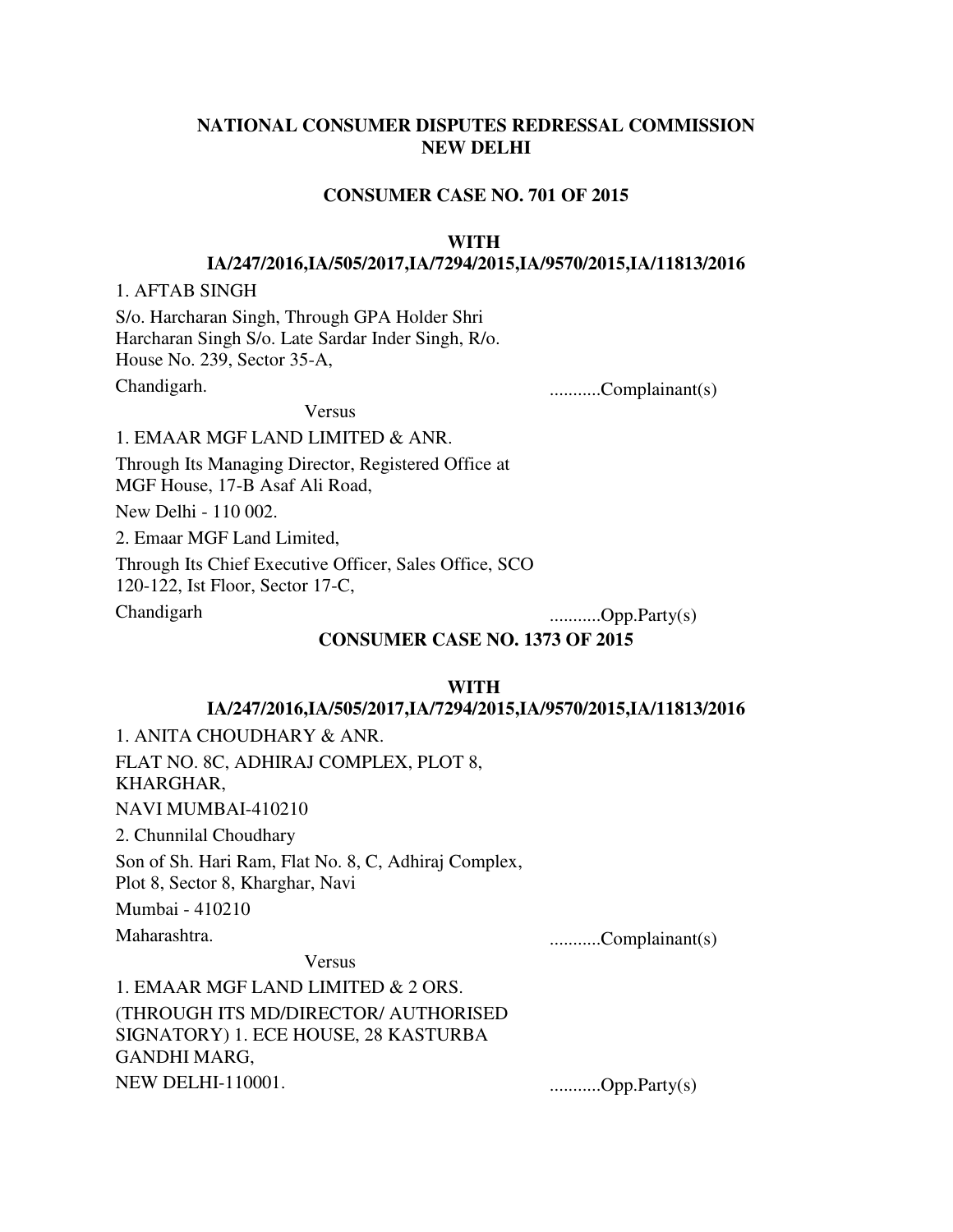2. MOHIT KAURA, HEAD CUSTOMER SERVICE,EMAAR MGF LAND LIMITED, SCO 120-122, FIRST FLOOR, SECTOR 17-C, CHANDIGARH. 3. NEHA SHARMA, MANAGER CUSTOMER SERVICE,EMAAR MGF LAND LIMITED, SCO 120-122, FIRST FLOOR, SECTOR 17-C, CHANDIGARH.

#### **CONSUMER CASE NO. 1423 OF 2015**

### **WITH**

### **IA/247/2016,IA/505/2017,IA/7294/2015,IA/9570/2015,IA/11813/2016**

1. TANU BATRA 509, SECTOR 8-B,

CHANDIGARH ...........Complainant(s)

Versus

1. M/S. EMAAR MGF LAND LIMITED & ANR. (THROUGH ITS MD) ECE HOUSE, 28 KASTURBA GANDHI MARG, NEW DELHI-110001.

2. M/S. EMAAR MGF LIMITED

(THROUGH ITS BRANCH HEAD SH. VIKAS GUPTA) SCO NO. 120-122, 1ST FLOOR, SECTOR 17-C,

CHANDIGARH ...........Opp.Party(s)

**CONSUMER CASE NO. 159 OF 2016**

#### **WITH**

#### **IA/247/2016,IA/505/2017,IA/7294/2015,IA/9570/2015,IA/11813/2016**

1. INDERMEET KAUR KOCHHAR 14-2, TILAK MARG, DELHI ADMINISTRATION FLATS,

NEW DELHI ...........Complainant(s)

Versus

1. M/S. EMAAR MGF LAND LIMITED & ANR. ECE HOUSE, 28 KASTURBA GANDHI MARG, NEW DELHI-110001. 2. M/S. BRIJBASI PROJECTS PVT. LTD. (THROUGH ITS MD) 1557, SECTOR-45, GURGAON ............Opp.Party(s)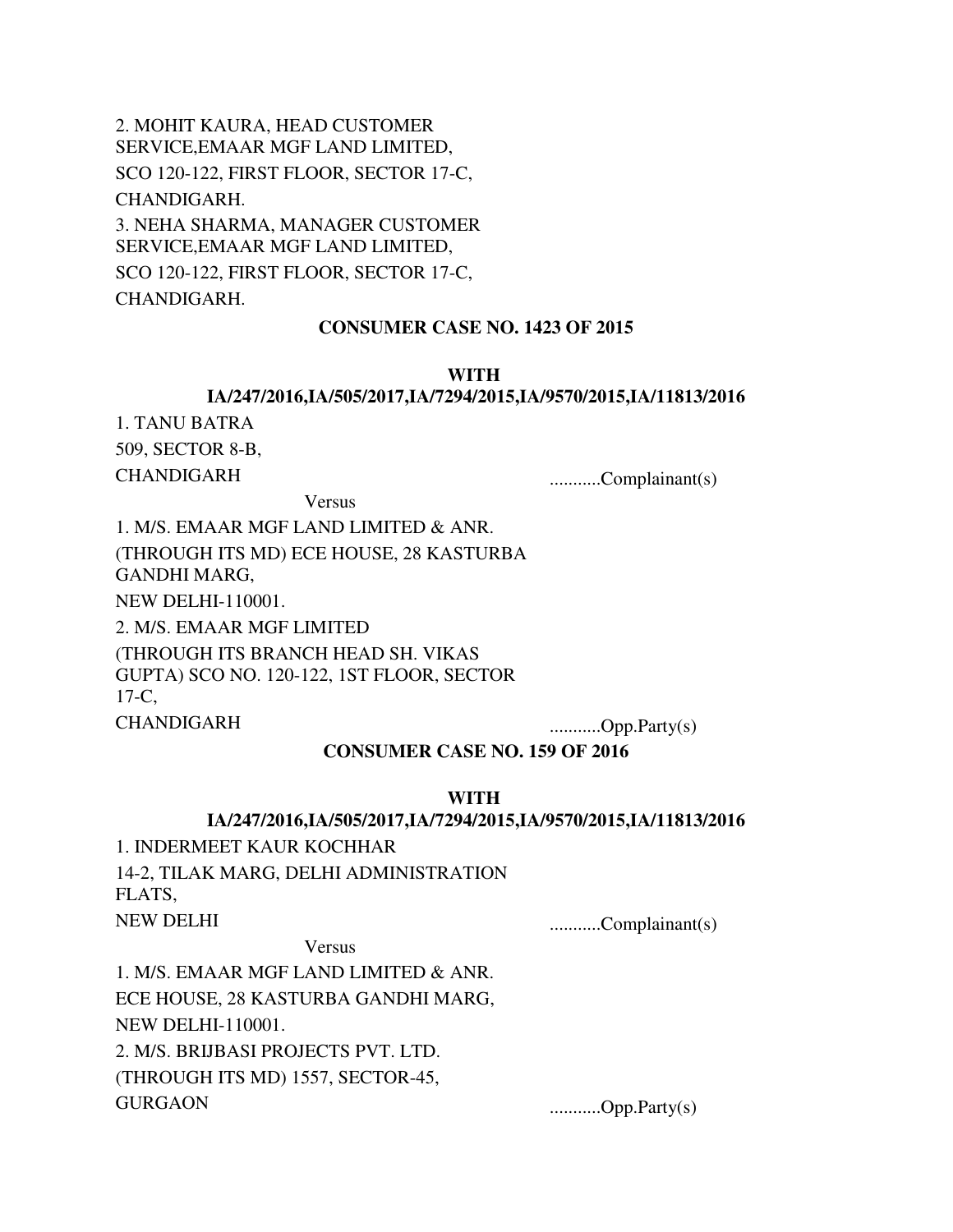#### **CONSUMER CASE NO. 423 OF 2016**

#### **WITH**

#### **IA/247/2016,IA/505/2017,IA/7294/2015,IA/9570/2015,IA/11813/2016**

1. ALTAF AHMED LAL & ANR.

24, JEELANABAD, PERRDAGH,

SRINAGAR, J&K.

2. Renu Bansl Lal,

R/o. 24 Jeeianabad Peerdagh Sri Nagar,

Jammu & Kashmir

 $3.$ 

. ...........Complainant(s)

Versus 1. M/S. EMAAR MGF LAND LTD. & ANR.

ECE HOUSE, 28 KASTURBA GANDHI MARG,

NEW DELHI-110001.

2. M/S. BRIJBASI PROJECTS PVT. LTD.

(THROUGH ITS MD) 1557, SECTOR-45,

GURGAON,HARYANA ............Opp.Party(s)

### **CONSUMER CASE NO. 424 OF 2016**

#### **WITH**

#### **IA/247/2016,IA/505/2017,IA/7294/2015,IA/9570/2015,IA/11813/2016**

1. AASHISH MEHRA & ANR. 126, NILGIRI APTS.,

ALAKNANDA,NEW DELHI ...........Complainant(s)

Versus

1. M/S. EMAAR LGF LAND LTD. & ANR. ECE HOUSE, 28 KASTURBA GANDHI MARG, NEW DELHI-110001. 2. M/S. BRIJBASI PROJECTS PVT. LTD. (THROUGH ITS MD) 1557, SECTOR-45, GURGAON, HARYANA. ...........Opp.Party(s)

# **CONSUMER CASE NO. 425 OF 2016**

# **WITH**

# **IA/247/2016,IA/505/2017,IA/7294/2015,IA/9570/2015,IA/11813/2016**

1. ALKA SHARMA & ANR. B-5&6/4517, VASANT KUNJ, ............Complainant(s)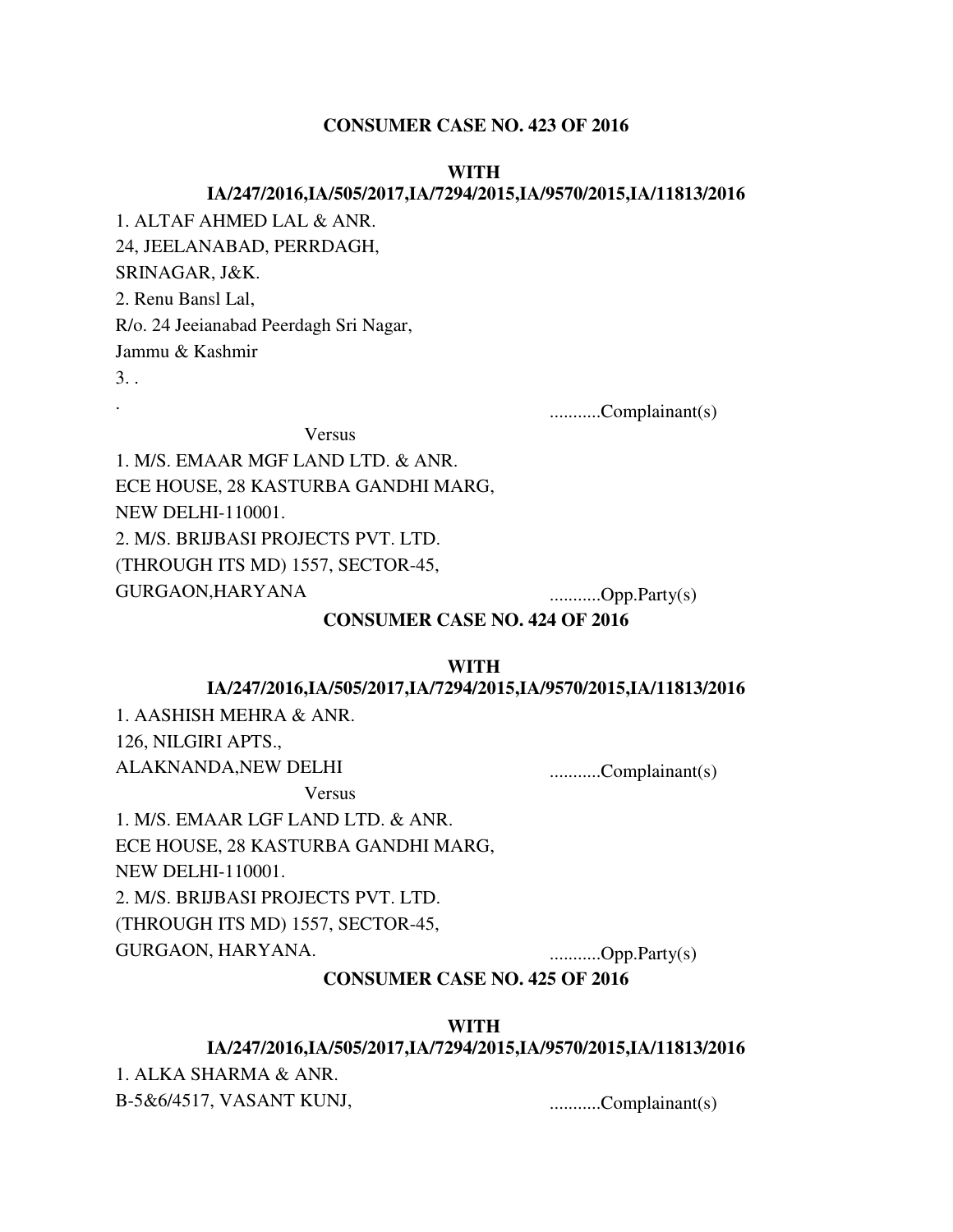NEW DELHI-110070

2. Ajay Sharma

S/o. R.K. Sharma, R/o. B-586/4517 Vasant Kunj,

New Delhi - 110 070

Versus

1. M/S. EMAAR MGF LAND LTD. & ANR. ECE HOUSE, 28 KASTURBA GANDHI MARG, NEW DELHI-110001. 2. M/S. BRIJBASI PROJECTS PVT. LTD. (THRUGH ITS MD) 1557, SECTOR45, GURGAON ............Opp.Party(s)

### **CONSUMER CASE NO. 426 OF 2016**

#### **WITH**

### **IA/247/2016,IA/505/2017,IA/7294/2015,IA/9570/2015,IA/11813/2016**

1. BHAVARAJU BHINA SANKARAN H-202, PARK VIEW CITY-I,, SECTOR-48, SOHNA ROAD, GURGAON ...........Complainant(s)

Versus

1. M/S. EMAAR MGF LAND LTD. ECE HOUSE, 28 KASTURBA GANDHI MARG, NEW DELHI-110001. 2. M/S. BRIJBASI PROJECTS PVT. LTD. (THROUGH ITS MD) 1557, SECTOR-45, GURGAON. ...........Opp.Party(s)

# **CONSUMER CASE NO. 427 OF 2016**

### **WITH**

### **IA/247/2016,IA/505/2017,IA/7294/2015,IA/9570/2015,IA/11813/2016**

1. KANIKA KHULLAR & ANR.

67, NARMADA APARTMENTS, ALAKNANDA, NEW DELHI

2. Manish Khullar

S/o. Shri A.K. Khullar, R/o. 67, Narmada Apartments Alaknanda

Versus

New Delhi - 110 001. ...........Complainant(s)

1. M/S. EMAAR MGF LAND LTD. & ANR. ECE HOUSE, 28 KASTURBA GANDHI MARG, ............Opp.Party(s)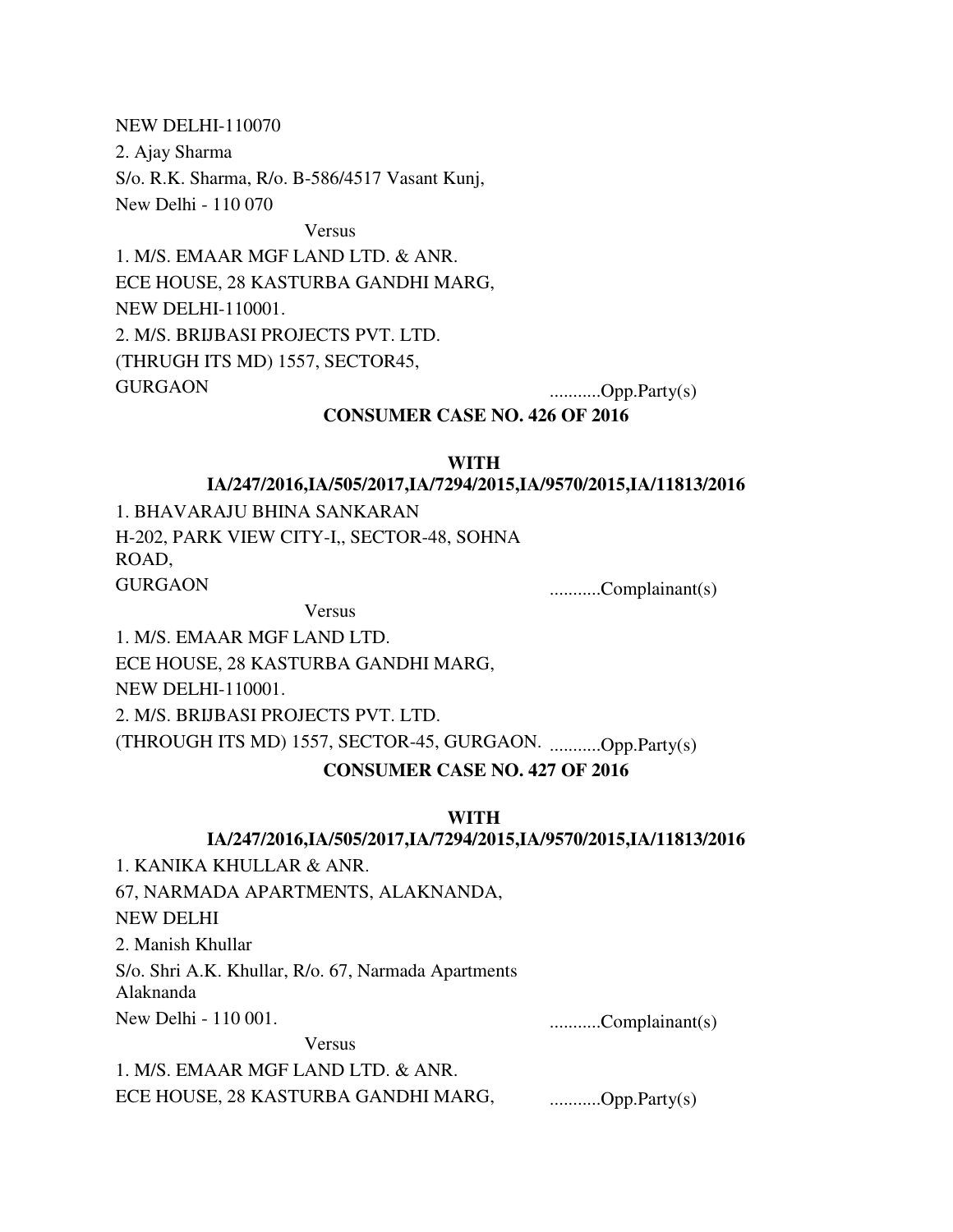NEW DELHI-110001. 2. M/S. BRIJBASI PROJECTS PVT. LTD. (THROUGH ITS MD) 1557, SEC-47, GURGAON,HARYANA.

### **CONSUMER CASE NO. 428 OF 2016**

#### **WITH**

### **IA/247/2016,IA/505/2017,IA/7294/2015,IA/9570/2015,IA/11813/2016**

1. PREM SARUP NARULA & ANR.

220, GULMOHAR ENCLAVE,

NEW DELHI-110049

2. Meera Narula

Wife of Prem Sarup Narula, Resident of 220, Gulmohar

Encalve,

New Delhi - 110 049. ...........Complainant(s)

Versus

1. M/S. EMAAR MGF LAND LTD. & ANR. ECE HOUSE, 28 KASTURBA GANDHI MARG, NEW DELHI-110001.

2. M/S. BRIJBASI PROJECTS PVT. LTD.

(THROUGH ITS MD) 1557, SECTOR-45, GURGAON. ...........Opp.Party(s)

### **CONSUMER CASE NO. 429 OF 2016**

#### **WITH**

#### **IA/247/2016,IA/505/2017,IA/7294/2015,IA/9570/2015,IA/11813/2016**

1. ROHIT TAANK L214 DLF PH-II,

GURGAON. ...........Complainant(s)

Versus

1. M/S. EMAAR MGF LAND LTD. & ANR. ECE HOUSE, 28 KASTURBA GANDHI MARG, NEW DELHI-110001. 2. M/S. BRIJBASI PROJECTS PVT. LTD. (THROUGH ITS MD) 1557, SECTOR-45, GURGAON. ...........Opp.Party(s)

### **CONSUMER CASE NO. 430 OF 2016**

**WITH** 

**IA/247/2016,IA/505/2017,IA/7294/2015,IA/9570/2015,IA/11813/2016**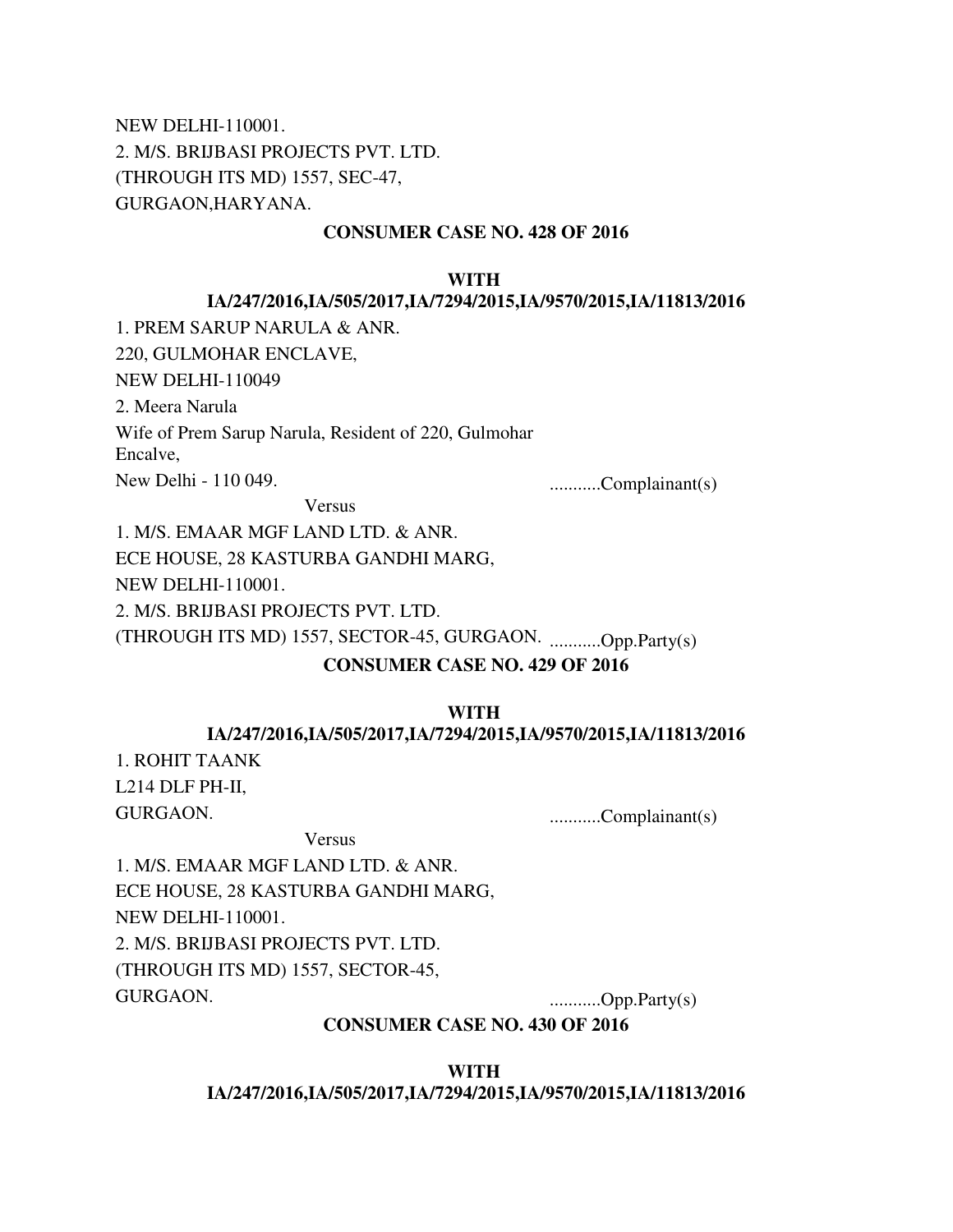1. ROHIT ARORA D1201, CELEBRITY HOMES, PALAM VIHAR, GURGAON ...........Complainant(s)

# Versus

1. M/S. EMAAR MGF LAND LTD. & ANR. ECE HOUSE, 28 KASTURBA GANDHI MARG, NEW DELHI-110001. 2. M/S. BRIJBASI PROJECTS PVT. LTD. (THROUGH ITS MD) 1557, SECTOR-45, GURGAON ............Opp.Party(s)

### **CONSUMER CASE NO. 431 OF 2016**

#### **WITH**

# **IA/247/2016,IA/505/2017,IA/7294/2015,IA/9570/2015,IA/11813/2016**

1. SANJAY SACHDEVA

I-15, FOREST MANOR, 588 JINGENG ROAD,

### SHANGHAI

2. Kashika Sachdeva

Wife of Sanjay Sachdeva, Resident of 1-15, Forest Manov, 588, Jinseng Road,

Shanghai,

Versus

India ...........Complainant(s)

1. M/S. EMAAR MGF LAND LTD. & ANR. ECE HOUSE, 28 KASTURBA GANDHI MARG, NEW DELHI-110001. 2. M/S. BRIJBASI PROJECTS PVT. LTD. (THROUGH ITS MD) 1557, SECTOR-45, GURGAON. ...........Opp.Party(s)

### **CONSUMER CASE NO. 432 OF 2016**

#### **WITH**

#### **IA/247/2016,IA/505/2017,IA/7294/2015,IA/9570/2015,IA/11813/2016**

1. SANJAY KUMAR SHARMA

502, TOWER 4, VATIKA CITY, SECTOR-49,

Versus

GURGAON-122001 ...........Complainant(s)

1. M/S. EMAAR MGF LAND LTD. & ANR. ECE HOUSE, 28 KASTURBA GANDHI MARG, ............Opp.Party(s)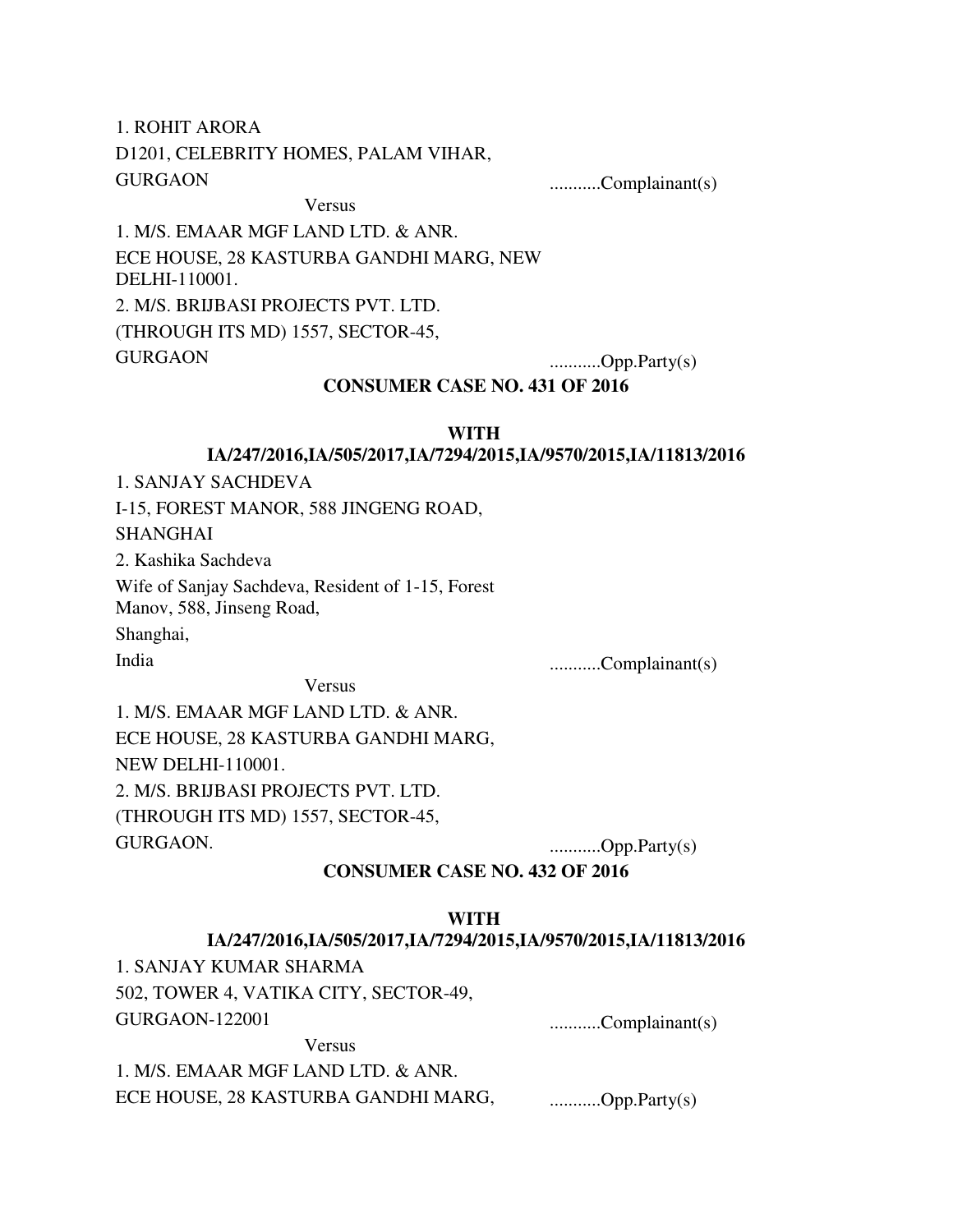NEW DELHI-110001. 2. M/S. BRIJBASI PROJECTS PVT. LTD. (THROUGH ITS MD) 1557, SECTOR-45, GURGAON.

## **CONSUMER CASE NO. 433 OF 2016**

#### **WITH**

#### **IA/247/2016,IA/505/2017,IA/7294/2015,IA/9570/2015,IA/11813/2016**

1. UMA BANSAL & ANR.

B2/15A, MODEL TOWN,

NEW DELHI-9

2. Manjushree Bansal

W/o. Shri Amit Bansal, R/o. B4-202, Parsvnath Exotica Seater 53, Gaj Course Road,

Gurgaon -122 001. ...........Complainant(s)

Versus

1. M/S. EMAAR MGF LAND LTD. & ANR. ECE HOUSE, 28 KASTURBA GANDHI MARG, NEW DELHI-110001. 2. M/S. BRIJBASI PROJECTS PVT. LTD.

(THROUGH ITS MD) 1557, SECTOR-45, GURGAON. ...........Opp.Party(s)

### **CONSUMER CASE NO. 521 OF 2016**

#### **WITH**

#### **IA/247/2016,IA/505/2017,IA/7294/2015,IA/9570/2015,IA/11813/2016**

1. AJAY KAPOOR D-101, LA LAGUNE, GOLF ROAD, **GURGAON** HARYANA. ...........Complainant(s)

Versus

1. M/S. EMAAR MGF LAND LTD. & ANR. (THROUGH ITS MD) ECE HOUSE, 28 KASTURBA GANDHI MARG, NEW DELHI-110001. 2. M/S BRIJBASI PROJECTS PVT. LTD. (THROUGH ITS MD) 1557, SECTOR-45, GURGAON, HARYANA ..............Opp.Party(s)

**CONSUMER CASE NO. 522 OF 2016**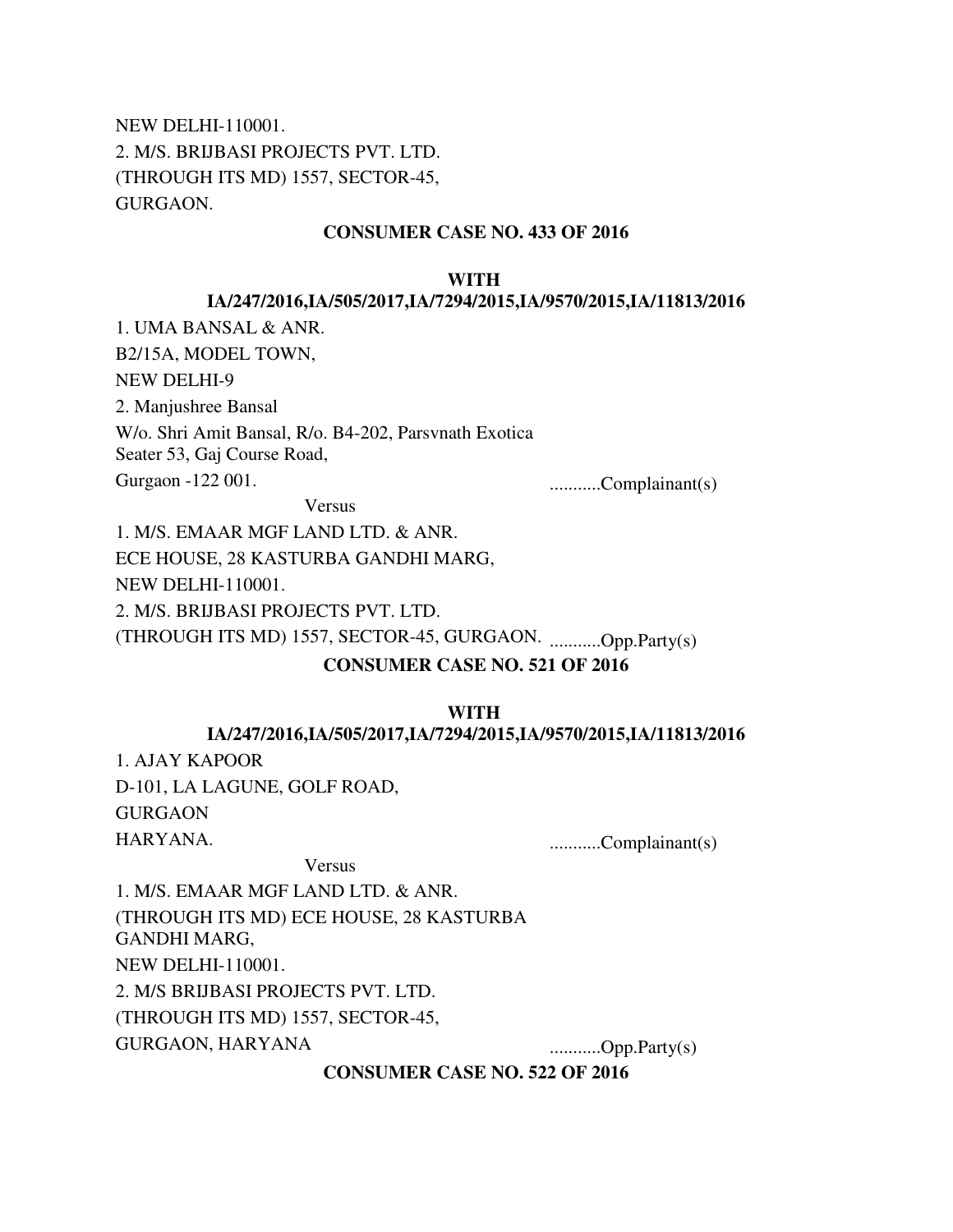### **WITH**

# **IA/247/2016,IA/505/2017,IA/7294/2015,IA/9570/2015,IA/11813/2016**

1. AJAY KAPOOR D-101, LA LAGUNE, GOLF ROAD, GUGAON, HARYANA. ...........Complainant(s)

Versus

1. M/S. EMAAR MGF LAND LTD. & ANR. (THROUGH ITS MD) ECE HOUSE, 28 KASTURBA GANDHI MARG, NEW DELHI-110001. 2. M/S. BRIJBASI PROJECTS PVT. LTD. (THROUGH ITS MD) 1557, SECTOR-45, GURGAON. ...........Opp.Party(s)

### **CONSUMER CASE NO. 523 OF 2016**

#### **WITH**

#### **IA/247/2016,IA/505/2017,IA/7294/2015,IA/9570/2015,IA/11813/2016**

1. PIYUSH MAHESHWARI

B4-202, PARASVANATH EXOTICA, SECTOR-53,

GOLF COURSE ROAD,

**GURGAON** 

HARYANA. ...........Complainant(s)

Versus

1. M/S. EMAAR MGF LAND LTD. & ANR. (THROUGH ITS MD),ECE HOUSE, 28 KASTURBA GANDHI MARG, NEW DELHI-110001. 2. M/S. BRIJBASI PROJECTS PVT. LTD. (THROUGH ITS MD) 1557, SECTOR 45, GURGAON,HARYANA. ...........Opp.Party(s)

### **CONSUMER CASE NO. 524 OF 2016**

#### **WITH**

#### **IA/247/2016,IA/505/2017,IA/7294/2015,IA/9570/2015,IA/11813/2016**

1. PIYUSH MAHESHWARI

B4-202, PARASVANATH EXOTICA SECTOR 53, GOLF COURSE ROAD, GURGAON ...........Complainant(s)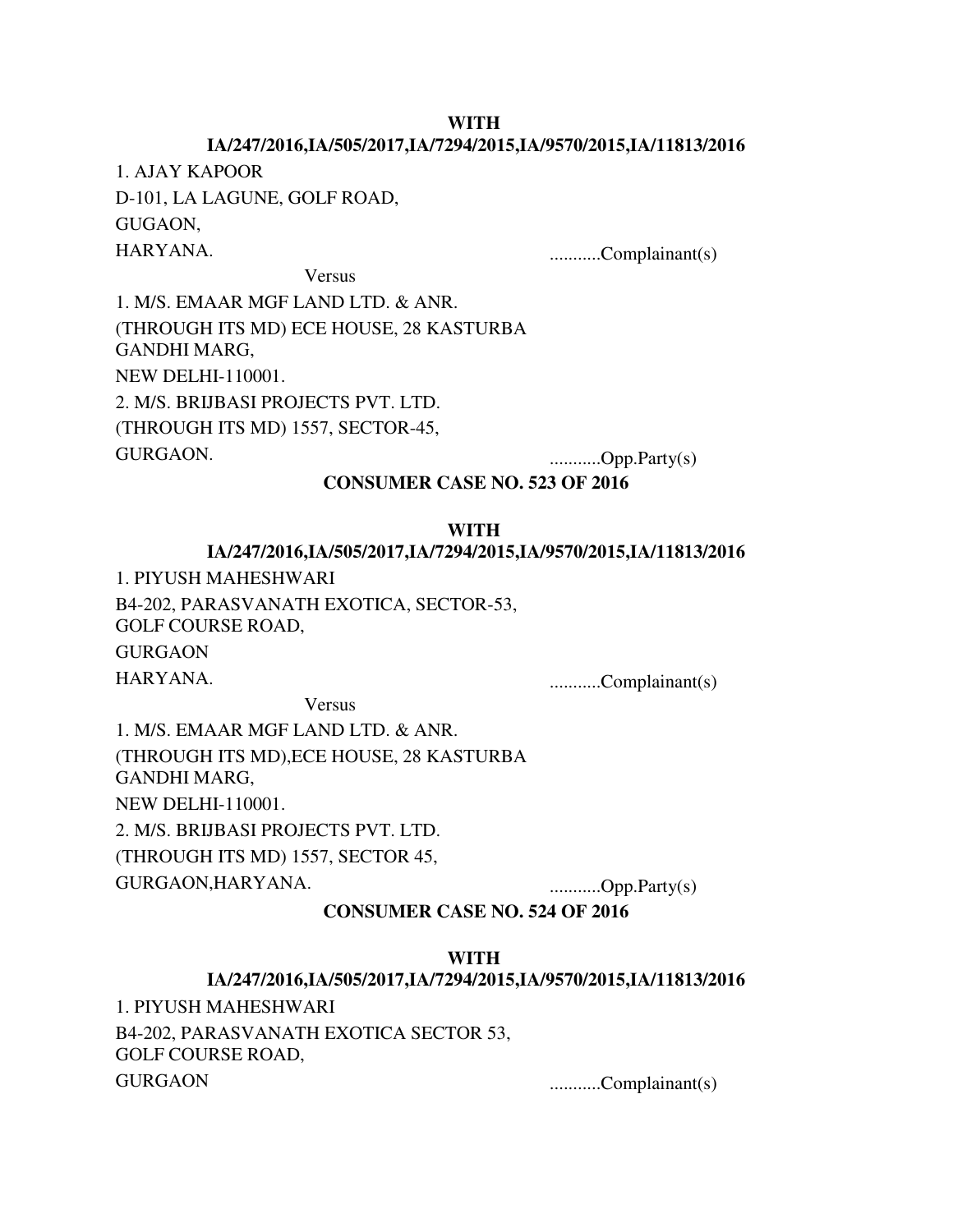HARYANA.

Versus

1. M/S. EMAAR MGF LAND LTD. & ANR. (THROUGH ITS MD), ECE HOUSE, 28 KASTURBA GANDHI MARG, NEW DELHI-110001. 2. M/S. BRIJBASI PROJECTS PVT. LTD. (THROUGH ITS MD) 1557, SECTOR-45, GURGAON, HARYANA ...........Opp.Party(s)

# **CONSUMER CASE NO. 553 OF 2016**

#### **WITH**

### **IA/247/2016,IA/505/2017,IA/7294/2015,IA/9570/2015,IA/11813/2016**

1. ARCHANA FERNANDEZ PRABHU 622B, HAMILTON COURT, DLF CITY PHASE-IV, GURGAON, HARYANA .............Complainant(s)

Versus

1. M/S. EMAAR MGF LAND LTD. (THROUGH ITS MD),ECE HOUSE, 28 KASTURBA GANDHI MARG, NEW DELHI-110001. ...........Opp.Party(s)

#### **CONSUMER CASE NO. 554 OF 2016**

#### **WITH**

#### **IA/247/2016,IA/505/2017,IA/7294/2015,IA/9570/2015,IA/11813/2016**

1. VIJAY KOHLI & ANR.

H-36, FF, RESIDENCY GREENS, SECTOR-46,

GURGAON, HARYANA

2. Mrs. Neelam Kohli

Wife of Vijay Kohli, Son of Shri Harbans Lal Kohli,

Resident Of H-36, FF, Residency Greens, Sector -46,

Gurgaon

Haryana. ...........Complainant(s)

Versus

1. M/S. EMAAR MGF LAND LTD. (THROUGH ITS MD),ECE HOUSE, 28 KASTURBA GANDHI MARG, NEW DELHI-110001. ...........Opp.Party(s)

**CONSUMER CASE NO. 555 OF 2016**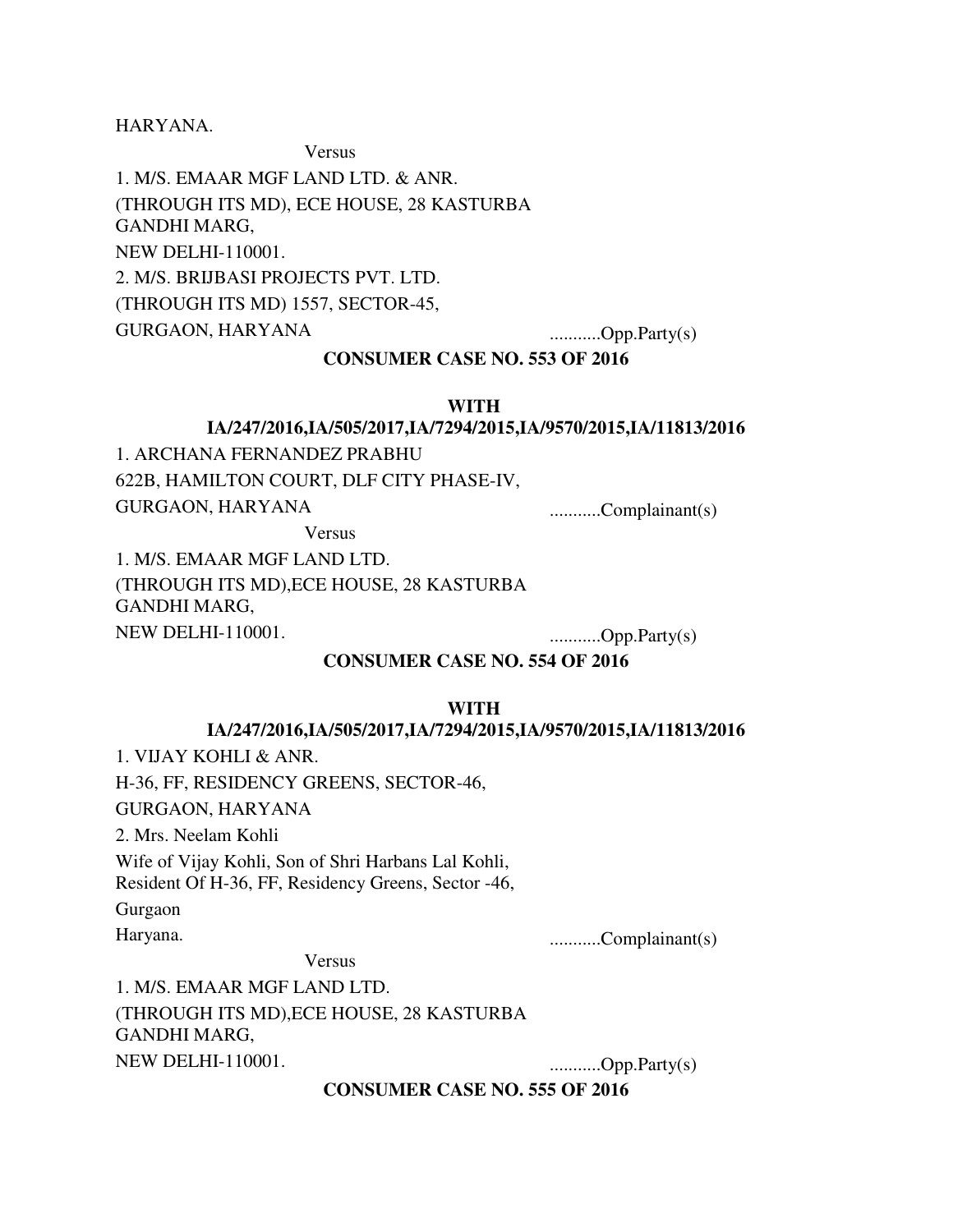### **WITH**

### **IA/247/2016,IA/505/2017,IA/7294/2015,IA/9570/2015,IA/11813/2016**

1. RIPAN DHAWAN & ANR.

85, ANUPAM APARTMENTS, MB RAOD,

NEW DELHI.

2. Mrs. Vandana Ripan Dhawan

W/o. Mr. Ripan Dhawan, R/o. 85, Anupam Apartments

MD Road,

New Delhi ...........Complainant(s)

Versus

1. M/S. EMAAR MGF LAND LTD. (THROUGH ITS MD),ECE HOUSE, 28 KASTURBA GANDHI MARG, NEW DELHI-110001. ...........Opp.Party(s)

### **CONSUMER CASE NO. 627 OF 2016**

#### **WITH**

#### **IA/247/2016,IA/505/2017,IA/7294/2015,IA/9570/2015,IA/11813/2016**

1. IPSITA BISWAS

HOUSE NO. 765, SECTOR 29-A,

CHANDIGARH ...........Complainant(s)

Versus

1. THE VILLAS/MOHALI HILLS & 3 ORS. 2. M/S. EMAAR MGF LAND PRIVATE LIMITED (THROUGH ITS MD/PRINCIPAL OFFICER) MGF HOUSE, 17-B, ASAF ALI ROAD, NEW DELHI-110002. 3. M/S. EMAAR MGF LAND PRIVATE LIMITED (THROUGH ITS BRANCH HEAD/MANAGER),SCO NO. 120-122, 1ST FLOOR, SECTOR 17-C, CHANDIGARH. 4. M/S. EMAAR MGF LAND PRIVATE LIMITED (THROUGH ITS OFFICE INCHARGE) ECE HOUSE, 28, KG MARG, NEW DELHI-110001 ...............Opp.Party(s)

**CONSUMER CASE NO. 665 OF 2016**

**WITH IA/247/2016,IA/505/2017,IA/7294/2015,IA/9570/2015,IA/11813/2016**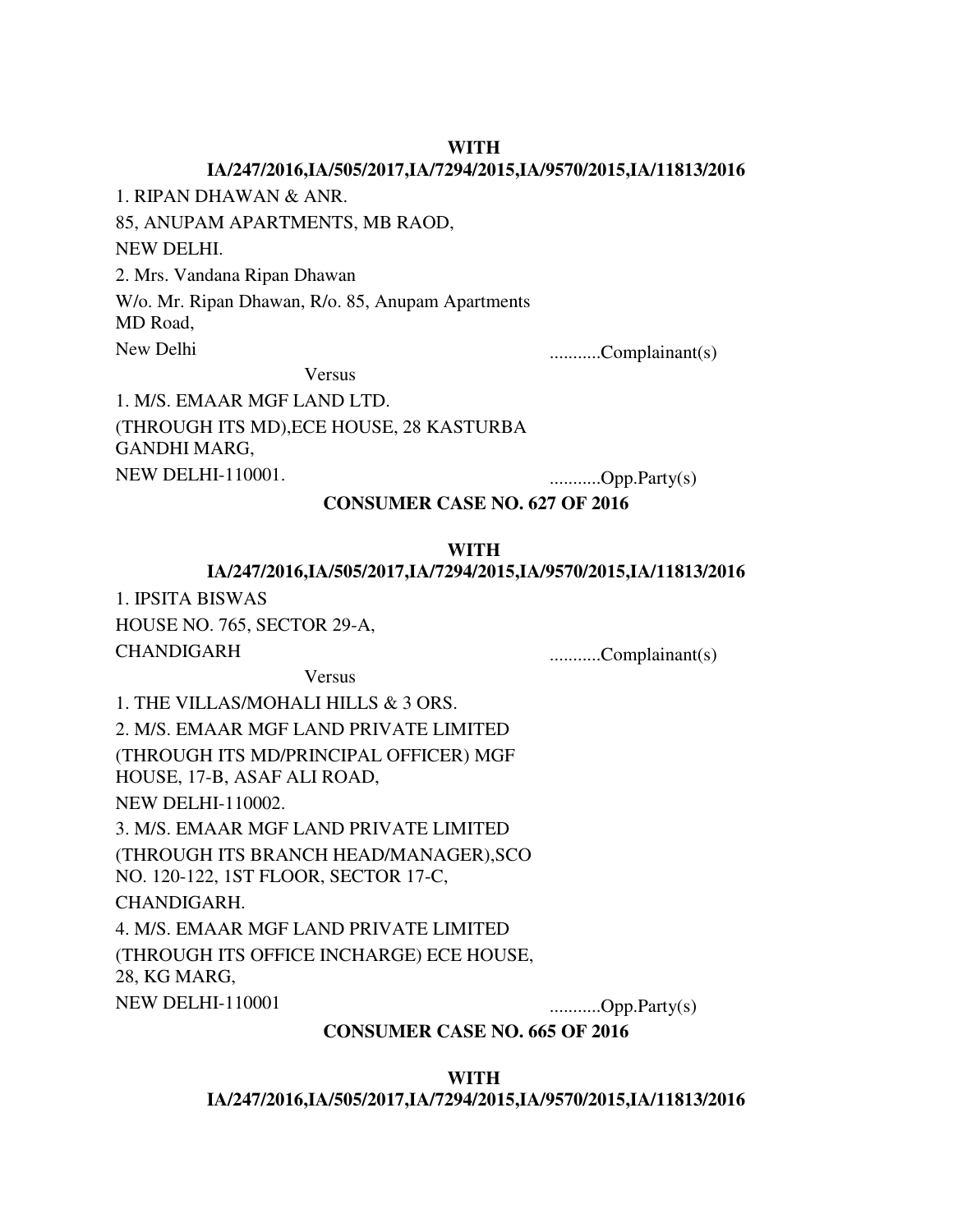1. ANJALI RAJGARHIA C 589, SUSHANT LOK 1, GURGAON,HARYANA ............Complainant(s) Versus 1. M/S. EMAAR MGF LAND LTD. & ANR. (THROUGH ITS MD),ECE HOUSE, KASTURBA GANDHI MARG, NEW DELHI-110001.

2. M/S. BRIJBASI PROJECTS PVT. LTD.

(THROUGH ITS MD) 1557, SECTOR-45, GURGAON. ...........Opp.Party(s)

#### **CONSUMER CASE NO. 666 OF 2016**

#### **WITH**

### **IA/247/2016,IA/505/2017,IA/7294/2015,IA/9570/2015,IA/11813/2016**

1. ANITA RAJGARHIA

C-589, SUSHANT LOK 1,

GURGAON,HARYANA-122002 ............Complainant(s)

Versus

1. M/S. EMAAR MGF LAND LTD. & ANR. (THROUGH ITS MD) ECE HOUSE, KASTURBA GANDHI MARG,

NEW DELHI-110001

2. M/S. BRIJBASI PROJECTS PVT. LTD.

(THROUGH ITS MD) 1557, SECTOR-45, GURGAON. ...........Opp.Party(s)

### **CONSUMER CASE NO. 673 OF 2016**

#### **WITH**

#### **IA/247/2016,IA/505/2017,IA/7294/2015,IA/9570/2015,IA/11813/2016**

1. GAURAV SHARMA & ANR.

D 72, THE ICON, DLF CITY PHASE 5, GURGAON-122009

2. Ruchika Sharma W/o. Mr. Gaurave Sharma,

R/o. D-72, The ICON DLF-City Phase-V,

Gurgaon

Haryana. ...........Complainant(s)

Versus

1. EMAAR MGF LAND PVT. LTD.

(THROUGH ITS MD) EMAAR MGF BUSINESS PARK, MG ROAD, SIKANDERPUR CHOWK, ............Opp.Party(s)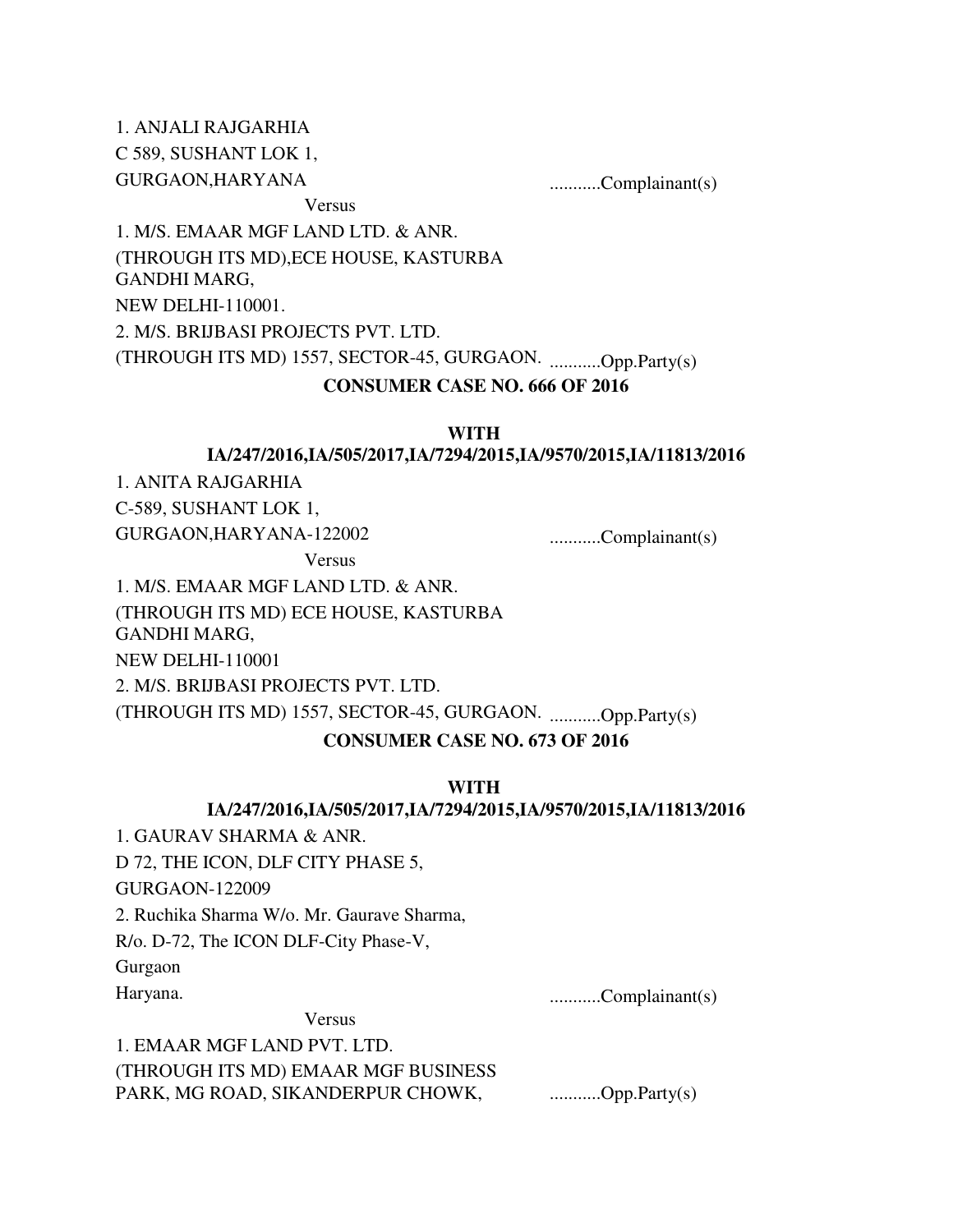SECTOR-28, GURGAON-122002

### **CONSUMER CASE NO. 728 OF 2016**

#### **WITH**

### **IA/247/2016,IA/505/2017,IA/7294/2015,IA/9570/2015,IA/11813/2016**

1. SATISH KUMAR BHAGAT & 2 ORS. HOUSE NO. 682, TDI CITY PHASE-I, SECTOR-117, SAS NAGAR, MOHALI, PUNJAB. 2. Suman Bhagat, W/o. Sh. Satish Kumar Bhagat, House No. 682, TDI City Phase - I, Sector 117, S.A.S. Nagar, Mohali, Punjab 3. Sachin Bhagat, S/o. Sh. Satish Kumar Bhagat, House No. 682, TDI City Phase - I, Sector 117, S.A.S. Nagar, Mohali, Punjab ...........Complainant(s) Versus 1. EMAAR MGF LAND LIMITED

ECE HOUSE, 1ST FLOOR, 28, K.G. MARG, NEW DELHI-110001 2. EMAAR MGF LAND LIMITED S.C.O. NO. 120-122, 1ST FLOOR, SECTOR-17C, CHANDIGARH-160017 ...........Opp.Party(s)

**WITH** 

**CONSUMER CASE NO. 782 OF 2016**

#### **IA/247/2016,IA/505/2017,IA/7294/2015,IA/9570/2015,IA/11813/2016**

1. ARUN MONGA

E-13, G.K. ENCLAVE PAT-1, NEW DELHI-110048 ...........Complainant(s)

Versus

1. EMAAR MGF LAND LIMITED & ANR. 28, ECE HOUSE, KASTURBA GANDHI MARG, NEW DELHI-110001 ...............Opp.Party(s)

#### **CONSUMER CASE NO. 900 OF 2016**

#### **WITH**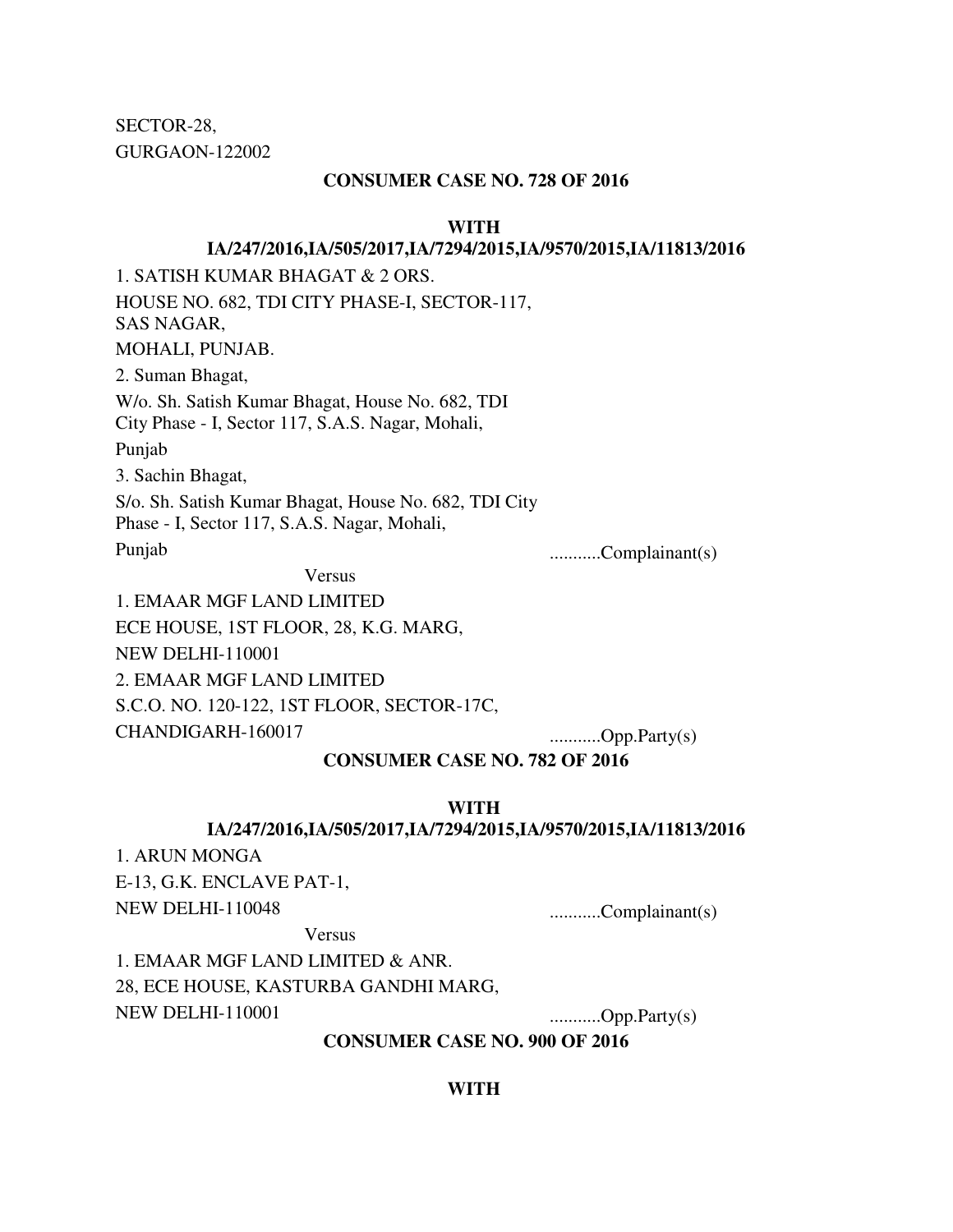### **IA/247/2016,IA/505/2017,IA/7294/2015,IA/9570/2015,IA/11813/2016**

1. NITESH CHANDOK

T-39, GOVIND PURI, MODINAGAR,

GHAZIABAD, UTTAR PRADESH ............Complainant(s)

Versus

1. TODAY HOMES & INDRASTRUCTURE PVT. LTD. STATESMAN HOUSE, 8TH FLOOR, BARAKHAMBA ROAD, NEW DELHI-110001 ................Opp.Party(s)

### **CONSUMER CASE NO. 99 OF 2016**

#### **WITH**

### **IA/247/2016,IA/505/2017,IA/7294/2015,IA/9570/2015,IA/11813/2016**

1. SEEMA MONGA & ANR.

Through Sh. Ashok Monga Attorney, Both C/o. 101, A-12/13, Ansal Building, Dr. Mukherjee Nagar, Delhi - 110 009. ...........Complainant(s)

Versus

1. M/S. EMAAR MGF LAND LTD.

First Floor, ECE House, 28 Kasturba Gandhi Marg,

New Delhi - 110 001.

2. Shri. Ashok Monga,

Son of Late Sh. Charan Dass Monga., Both C/o. 101, A-

12/13, Ansal Building, Dr Mukherjee Nagar,

Delhi - 110 009. ...........Opp.Party(s)

#### **BEFORE:**

# **HON'BLE MR. JUSTICE D.K. JAIN,PRESIDENT HON'BLE MR. JUSTICE AJIT BHARIHOKE,MEMBER HON'BLE MR. JUSTICE V.K. JAIN,MEMBER**

**For the Complainant :** For the Complainants : Mr. Ankur Talwar,

Ms. Sonam Sharma and Ms. Srishty Kaul, Advocates (CC No.701/15) Mr. Sangram S. Saron, Advocate (CC No. 1423/2015) Mr. Rahul Rathore and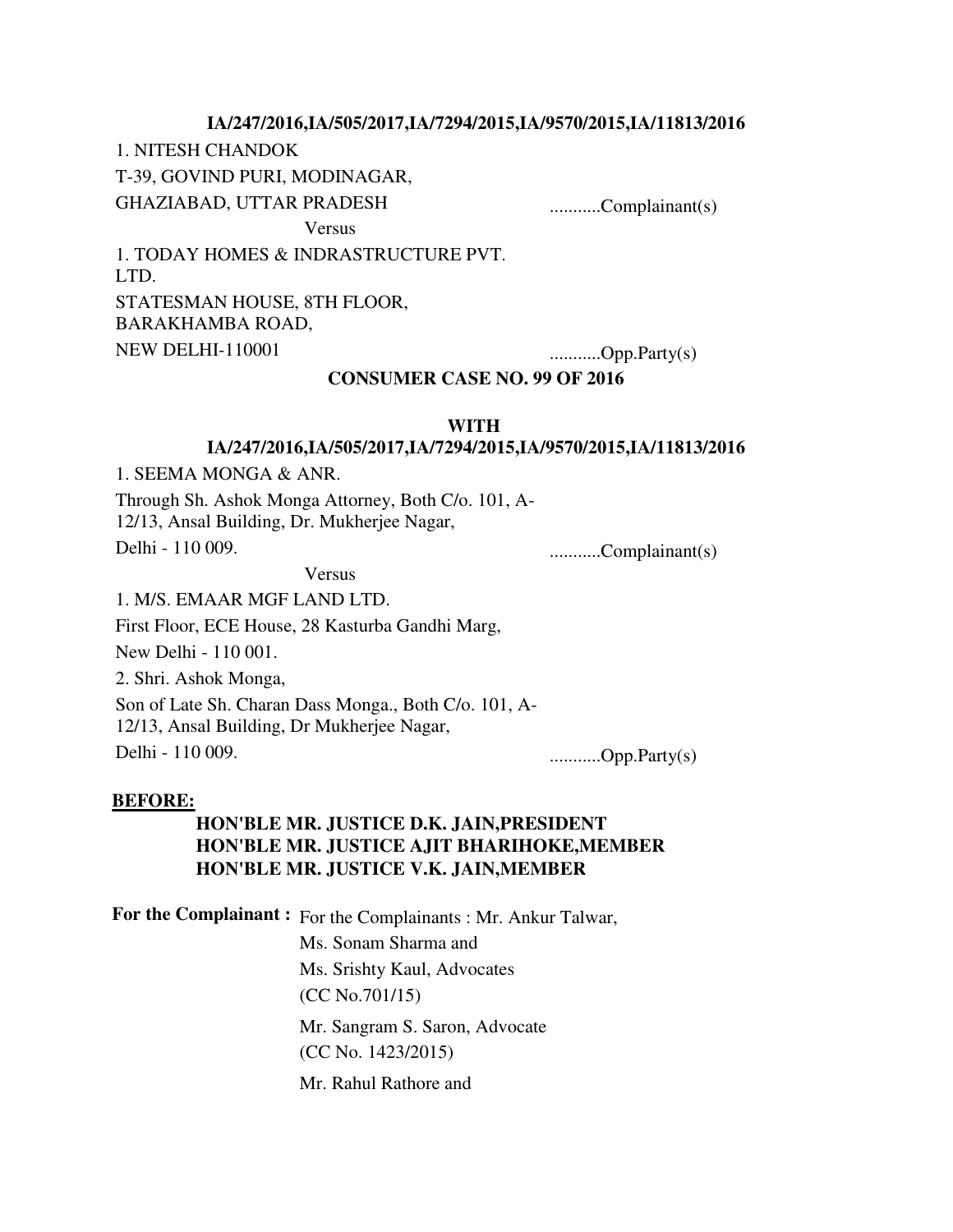|                    | Ms. Kudrat Sandhu, Advocates<br>Along with Mr. Arun Monga, Complainant in person<br>(CC No. 782/16)                                                                                                                                                                               |
|--------------------|-----------------------------------------------------------------------------------------------------------------------------------------------------------------------------------------------------------------------------------------------------------------------------------|
|                    | Mr. Sushil Kaushik and<br>Ms. Himanshi Singh, Advocates<br>$(CC Nos.159, 423-433, 521-524, 665 & 666/16)$                                                                                                                                                                         |
|                    | Mr. Rajeev Kumar Jha and<br>Mr. Rajiv Kumar Sharma, Advocates<br>(CC No. 99/2016)                                                                                                                                                                                                 |
|                    | Mr. C.P. Sharma, Advocate<br>(CC No. 673/2016)                                                                                                                                                                                                                                    |
|                    | Mr. Iggu Chitiappa, Advocate<br>(CC No.728/2016)                                                                                                                                                                                                                                  |
| For the Opp.Party: | For the Opposite Parties : Mr. Amarjit Singh Chandhioke,<br>Senior Advocate with Mr. Aditya Narain,<br>Mr. Arnav Narain, Ms. Anushree Narain, Mr. Arjun Jain, Mr. Mishra<br>Raj Shekhar, Mr. Gaurav Sharma, Ms. Sweta Kakkad, Ms. Arveena<br>Sharma,<br>and Mr. Anupam, Advocates |

# **Dated : 13 Jul 2017**

# **ORDER**

- 1. These applications and the consequential reference to a larger Bench are triggered by the amendment to Sub-Section (1) of Section 8 of the Arbitration and Conciliation Act, 1996 (for short the "Arbitration Act") by Act 3 of 2016, with retrospective effect from 23.10.2015. The question for consideration before this Bench is profound, having seminal ramifications for the entire adjudicatory mechanism envisaged for settlement of consumer disputes, falling within the ambit of the Consumer Protection Act, 1986 (for short the "Consumer Act").
- 2. In order to bring into focus the issue involved in these hotly contested Applications, we deem it appropriate and expedient to reiterate the history and essence of the referral order dated 31.08.2016, passed by the Learned Single Member, especially since both sides have pressed into service certain observations from the said order, dated 31.08.2016, in support of their respective stands.
- 3. The Opposite Party in the Original Complaints (for short, "the Builder") filed this set of captioned applications under Section 8 of the Arbitration Act praying therein that the parties be referred to Arbitration as per the Buyers' Agreements executed between them. The complainants in these matters had booked residential villas/flats/plots in Projects of the Builder to be developed in Gurgaon/Mohali and accordingly executed Buyers' Agreements. The aggrieved Complainants allege that the Builder has failed to deliver possession of these villas/flats/plots by the date committed in the Buyers Agreement and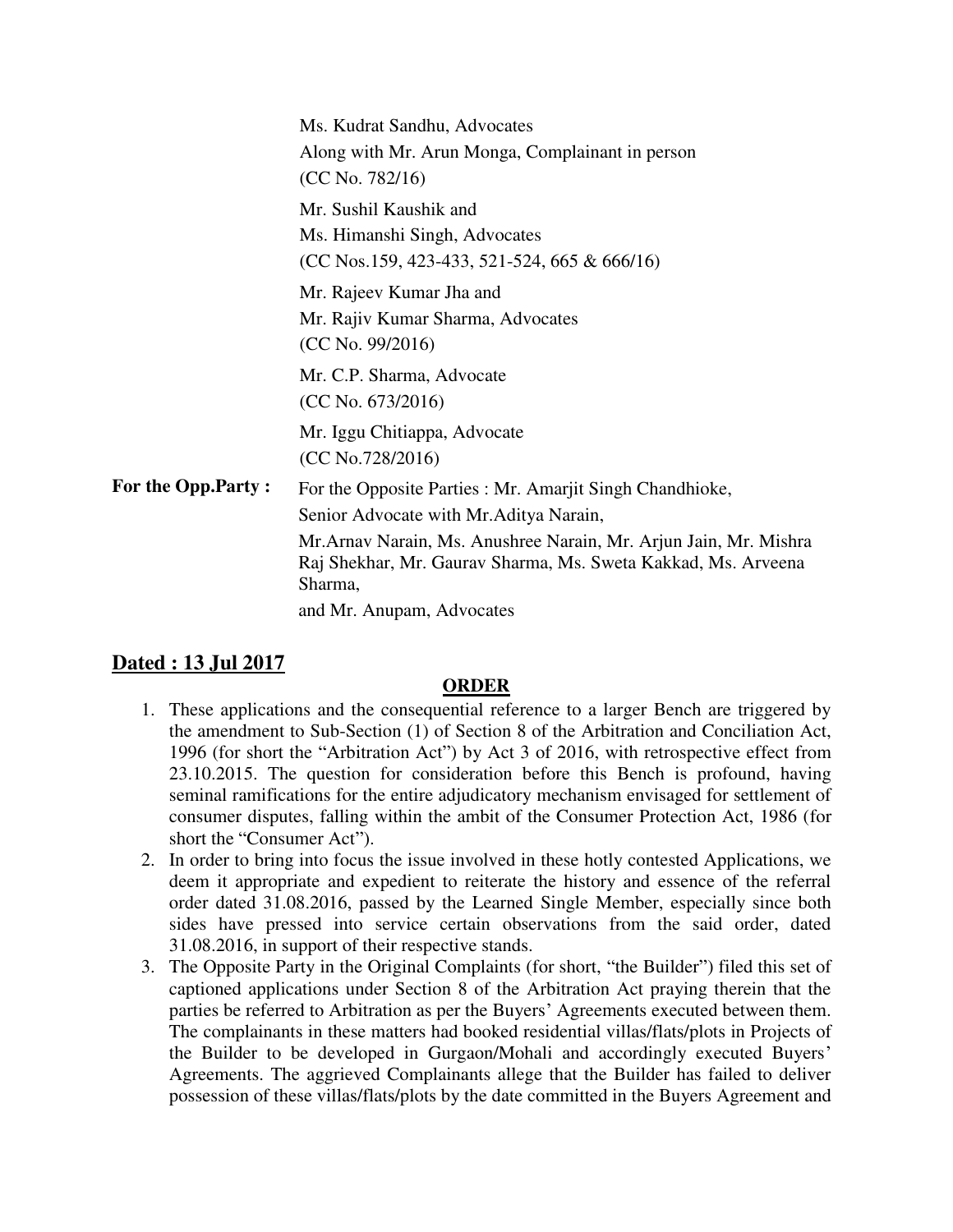hence, are seeking directions to the Builder for delivery and possession of the villas, etc. and/or, in the alternative, refund of the amounts deposited by them, along with compensation.

4. The Arbitration Clauses in the different Buyers' Agreements seem to follow a standard template and construction. The Arbitration Clause contained in one such set of Buyers Agreements, reads as under:

> *"This or any dispute arising out of or touching upon or in relation to the terms of this Agreement or its termination, including the interpretation and validity thereof and the respective rights and obligations of the Parties shall be settled amicably by mutual discussion, failing which the same shall be settled through arbitration. The arbitration proceedings shall be governed by the Arbitration & Conciliation Act, 1996, or any statutory amendment, modifications or reenactment thereof for the time being in force and shall be held at New Delhi. The High Court of Punjab & Haryana at Chandigarh and the Courts subordinate thereto having territorial jurisdiction over the Built up villa shall be to the specific exclusion of all other courts, alone have the exclusive jurisdiction in all matters arising out of / touching and / or concerning this Agreement".*

The Arbitration Clause in another set of Buyers' Agreements is to the following effect:

*"37. All or any dispute arising out of or touching upon or in relation to the terms of this Buyer's / provisional allotment letter or its termination, including the interpretation and validity thereof and the respective rights and obligations of, the parties shall be settled amicably by mutual discussion, failing which the same shall be settled through arbitration. The arbitration proceedings shall be governed by the Arbitration & Conciliation Act, 1996, or any statutory amendments, modifications or re-enactment thereof for the time being in force. A Sole Arbitrator, who shall be nominated by the Developer, shall hold the arbitration proceedings at the registered office of the Developer in New Delhi. The Allottee(s) hereby confirms that he shall have no objection to such appointment even if the person so appointed, as the Arbitrator, is an employee or advocate of the Developer or is otherwise connected with the Developer and the Allottee (s) confirms that notwithstanding such relationship / connection, the Allottee (s) shall have no doubts as the independence or impartiality of the said Arbitrator and shall not challenge the same".*

1. The Builder relied upon Section 8 (1) of the Arbitration Act, as amended by the Arbitration & Conciliation (Amendment) Act, 2015 with effect from 23.10.2015, to make their claim for a reference to Arbitration. Section 8 (1) of the Arbitration Act [as amended] reads as under:

> *"8. Power to refer parties to arbitration where there is an arbitration agreement.*

> *(1) A judicial authority, before which an action is brought in a matter which*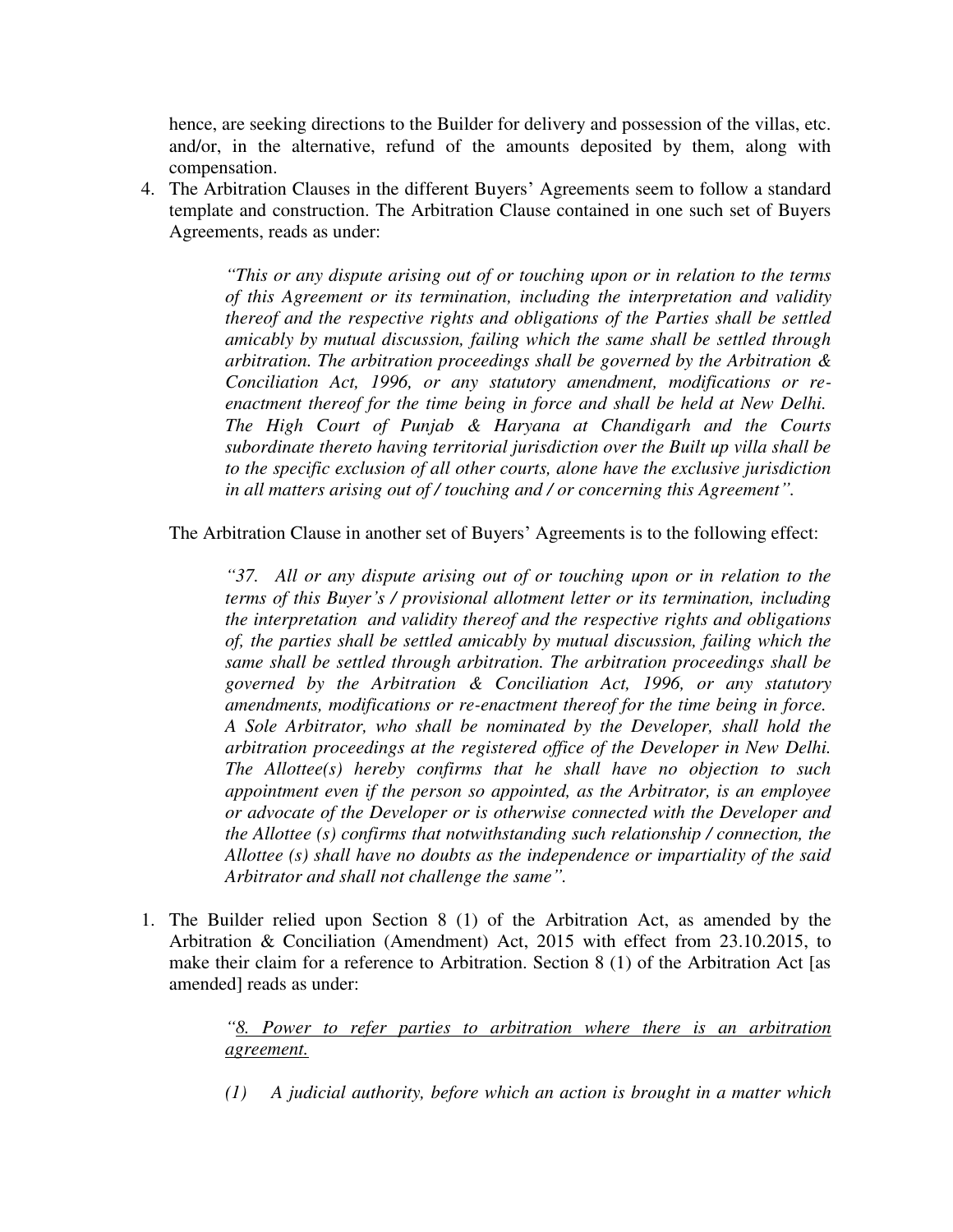is the subject of an arbitration agreement shall, if a party to the arbitration *agreement or any person claiming through or under him, so applies not later than the date of submitting his first statement on the substance of the dispute, then, notwithstanding any judgment, decree or order of the Supreme Court or any Court, refer the parties to arbitration unless it finds that prima facie no valid arbitration agreement exists."*

The aforesaid Sub-Section before amendment read as under:

*"(1) A judicial authority before which an action is brought in a matter which is the subject of an arbitration agreement shall, if a party so applies not later than when submitting his first statement on the substance of the dispute, refer the parties to arbitration".*

- 1. This batch of Applications was listed before the Learned Single Member, who noted the Arbitration Clauses; the erstwhile and amended form of Section 8 (1) of the Arbitration Act; case law surrounding the quondam Section 8 (1) of the Arbitration Act, and the contentions around the interpretation of the untrodden amendment to Section 8 (1) of the Act. At the outset, on a *prima facie* construction of the Sections, before and after the amendment, the Learned Single Member drew the following important inferences. First, it is evident that in the pre-amendment era, only a party to the Arbitration Agreement could seek reference to Arbitration; however, as a result of the amendment, even persons claiming through such parties may seek reference to Arbitration.Second, it is apparent that judicial authorities can examine the *prima facie* validity of the Arbitration Agreement, before deciding on the question of reference to Arbitration. Third, the amendment mandates that judicial authorities, before which, an action is brought, *shall* refer the parties thereto to Arbitration, *"notwithstanding any judgment, decree or order of the Supreme Court…unless it finds that prima facie no valid arbitration agreement exists."*
- 2. The crux of this reference revolves around these last few words of amended Section 8(1) of the Arbitration Act. The complainants argue that the said words leave the ability of Consumer Forums to hear such cases, such as the captioned ones that triggered this reference, unaffected, notwithstanding any Arbitration Clauses in the Agreements, while the Builder believes that the said amendment was enacted primarily to oust the jurisdiction of the Courts and Tribunals, and limit the resolution of these cases solely through Arbitration. As a result, there is a need to understand the legal position on Applications under Section 8 of the Arbitration Act for referral to Arbitrations in light of the amendment, and resolve whether *status quo ante* persists, or if a new regime has been ushered that ousts the jurisdiction of Tribunals/Commissions etc. completely in case of valid Arbitration Clauses. In light of the same, the Learned Single Member has made the following reference:

*"14. The Arbitration Clauses are generally contained in the Buyers Agreement between the builders and the purchasers of the plot and flats. They also find incorporation in the insurance policies and several other agreements which later on become the subject matter of the consumer disputes. Therefore, the*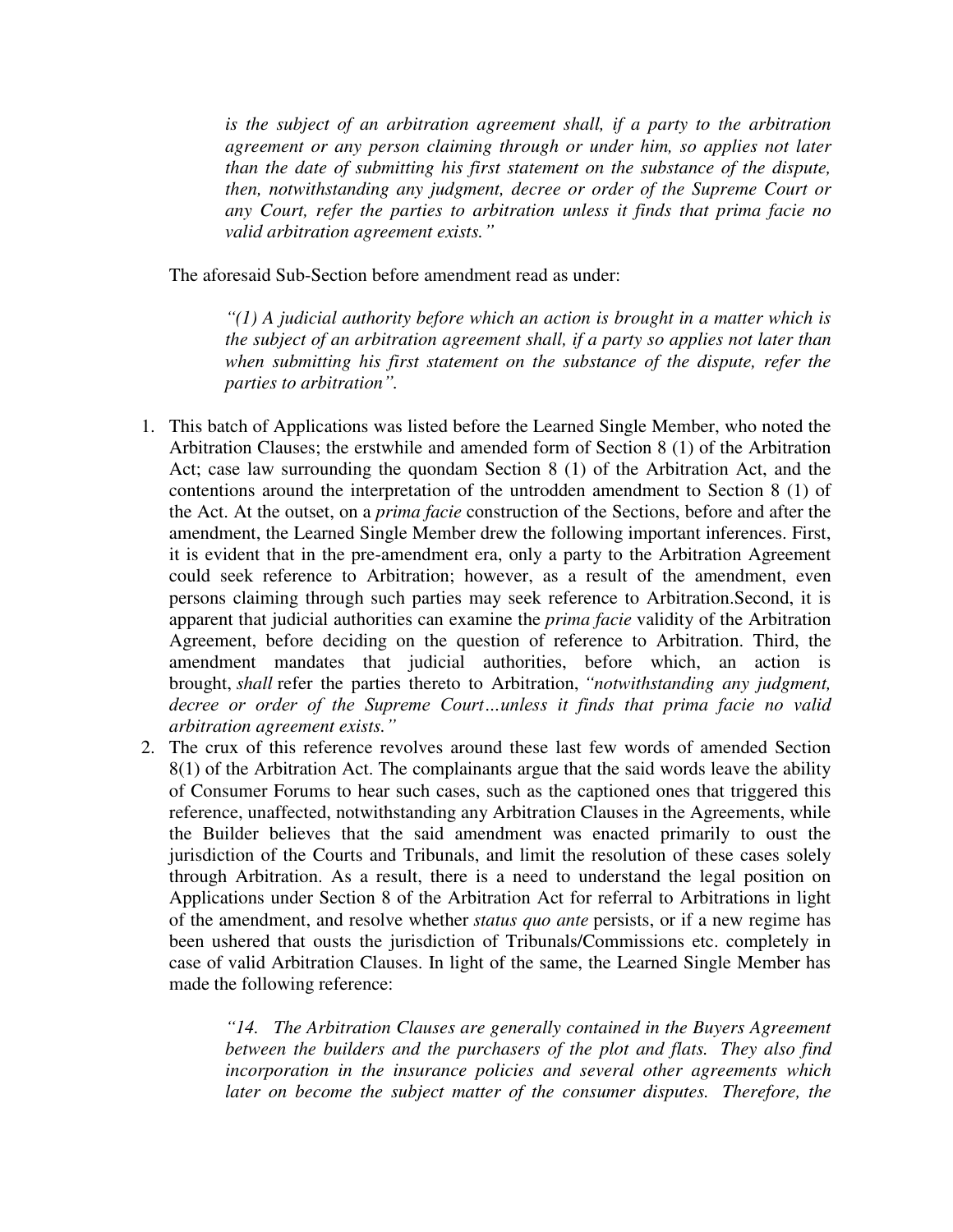*decision of this Commission on these applications is likely to impact a large number of consumer disputes. Considering the vital importance and the far reaching consequence of the legal issue involved in these applications, it would only be appropriate that these applications are considered and decided by a Larger Bench, consisting of atleast Three-Members. The Hon'ble President is therefore, requested to constitute a Larger Bench to hear and decide these applications. Subject to the order of the Hon'ble President, list these applications before the Larger Bench, at an early date, for hearing."*

- 1. Therefore, the short yet significant question before this Bench is the following: whether the newly inserted Sub-Section (1) of Section 8 of the Arbitration Act mandates Consumer Forums, constituted under the Consumer Act, to refer parties to Arbitration in terms of valid Arbitration Agreement, notwithstanding other provisions of the Arbitration Act and the provisions of the Consumer Act?
- 2. We have heard Mr. Ankur Talwar, Ms. Sonam Sharma, Mr. Sangram S. Saron, Mr. Rahul Rathore, Mr. Sushil Kaushik, Ms. Himanshi Singh, Mr. Rajeev Kumar Jha, Mr. C.P. Sharma and Mr. Iggu Chittiappa, Advocates for the Complainants and Mr. Amarjit Singh Chandhiok, Learned Senior Counsel assisted by Mr. Aditya Narain, Advocate on behalf of the Builder.

#### **SUBMISSIONS ON BEHALF OF THE COMPLAINANTS:**

- 1. The complainants argue that the amendment to Section 8 of the Arbitration Act does not have the effect of nullifying the ratio of a catena of decisions of the Hon'ble Supreme Court, particularly in National Seeds Corporation Limited v. M. Madhusudhan Reddy & Anr. (2012) 2 SCC 506. They contend that it has been authoritatively held in these decisions that remedies provided under the Consumer Act are in addition to and not in derogation of other laws in force; consequently, Consumer Fora would not be bound to refer parties to Arbitration even if the contract between the parties contained an Arbitration Agreement. The said pronouncements are primarily based on Section 3 of the Consumer Act, which admittedly has not been amended or overridden by any provision in the amended Arbitration Act. On the contrary, the intention of the Legislature to leave the ratio of the said decisions undisturbed is evident from the conspicuous absence of the words *'notwithstanding anything to the contrary in any other law for the time being in force'* in the amended Section 8 of the Arbitration Act. Thus, they assert, that Section 3 of the Consumer Act still occupies the field.
- 2. The Complainants point to the legislative history and intent of the amendment in question, gathered from the Statement of Objects and Reasons of the Amendment Act, as well as the  $246<sup>th</sup>$  Report of the Law Commission of India on which, the said Amendment Act was substantially based, to argue that altering the legal position settled by the aforementioned judgments of the Hon'ble Supreme Court (including the National Seeds Corporation Case) was not even a matter in contemplation or consideration.In their view, the intention behind amending Section 8 (1) of the Arbitration Act, along with a similar amendment to Section 11 of the said Act [by the insertion of Sub-Section (6A)] is to neutralize a totally different line of judgments, starting with SBP & Co. Vs. Patel Engineering Ltd - (2005) 8 SCC 618 [later followed and explained in National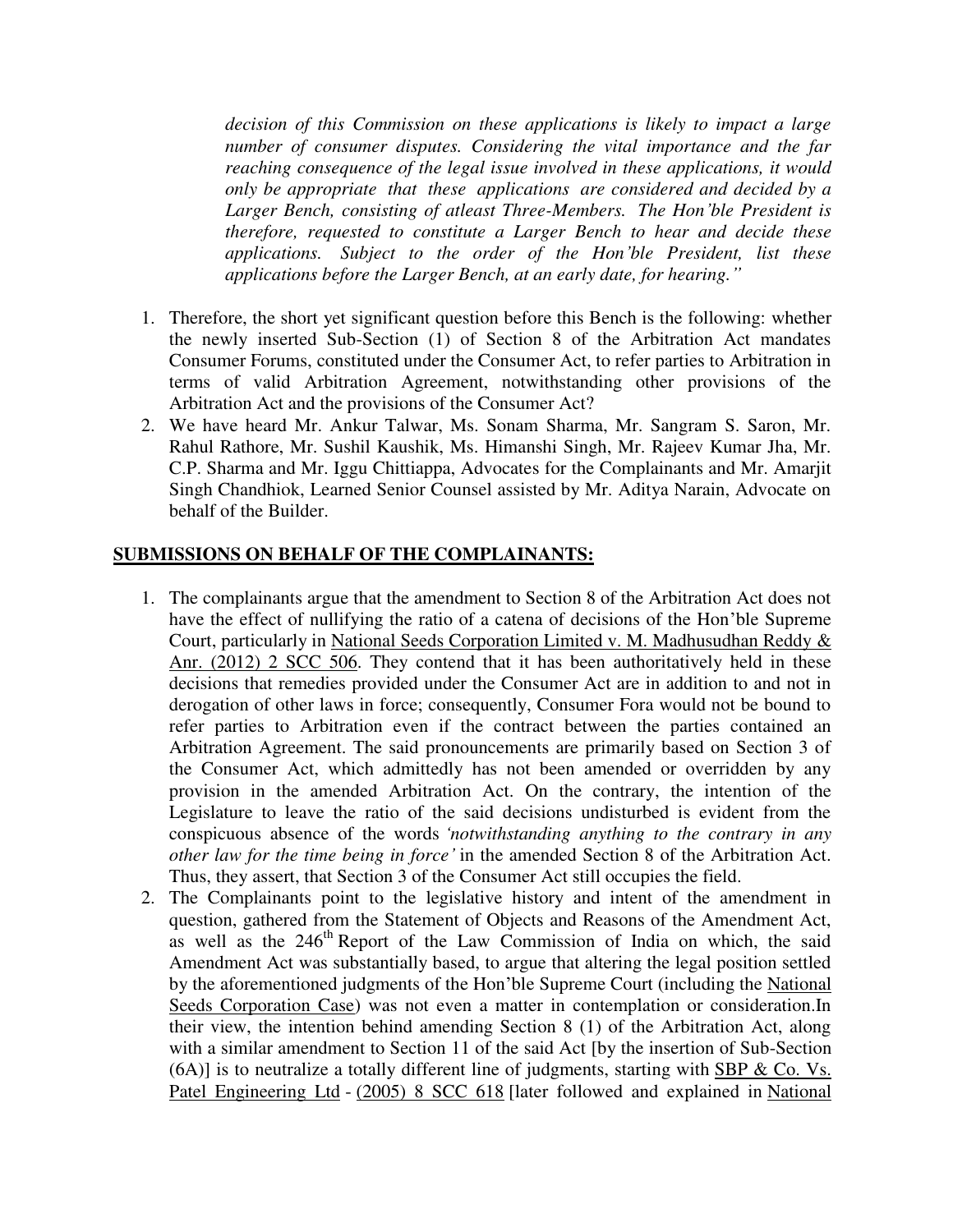Insurance Co. Ltd. Vs. Boghara Polyfab Pvt. Ltd. – (2009) 1 SCC 267 and Shin Etsu Chemicals Co. Ltd. Vs. Aksh Optifibre & Anr.- (2005) 7 SCC 234], which enlarged the scope of enquiry to be undertaken at the stage of appointment of Arbitrators under Section 11 of the Arbitration Act, as also while referring parties to Arbitration under Section 8 of the Arbitration Act.They submit that the purpose of the amendment in question is to overcome these judgments, and to curtail the nature and scope of enquiry to be undertaken in terms of Sections 8 and 11 of the Arbitration Act to the existence of an Arbitration Agreement *only*.Thus, in their reading of the amendment, there is no intention to alter the interplay between the provisions of the Arbitration Act and the Consumer Act as settled by the Hon'ble Supreme Court of India in the National Seeds Corporation case (Supra).

- 3. They further contend that a bare reading of the amended Section 8(1) shows that the operative words of the provision *["shall … refer the parties to arbitration"*] have not been amended or altered, except for the addition of the words *"unless it finds that prima facie no valid arbitration agreement exists"*. These added words make no material difference to the issue at hand as Section 3 of the Consumer Act remains completely unamended and unaffected.Thus, the interplay between Section 8 (1) of the Arbitration Act and Section 3 of the Consumer Act, as interpreted by the Hon'ble Supreme Court in earlier judgments remains unaffected by the amendment in question. They further submit that without amending (or overriding) Section 3 of the Consumer Act, and removing the basis, as it were, of the judgments of the Hon'ble Supreme Court, it would be wholly impermissible for Parliament to simply overrule the said judgments – an extremely well settled jurisprudential principle under our Constitution [See: State of Kerala Vs. PUCL - (2009) 8 SCC 46].
- 4. The complainants also submit that to interpret the amendment to Section 8 of the Arbitration Act as having altered the law declared by the Hon'ble Supreme Court, without in any manner altering the statutory basis for the judgments of the Hon'ble Supreme Court would render the Amendment unconstitutional and beyond the competence of Parliament in as much as, it would tantamount to the law declared by the Hon'ble Supreme Court, being simply overruled by Parliament. Thus, their argument is that while such an interpretation of the amended Section 8 is wholly unsustainable even going by its plain language, in any event, even if such an interpretation were possible, it would be eschewed by the Fora concerned in view of the settled legal principle that where two interpretations of a statutory provision are possible, the one that has the effect of making the provision unconstitutional has to be avoided, and the interpretation, which renders the provision constitutionally valid ought to be accepted.
- 5. The lynchpin of this approach is that the Consumer Act is a beneficial legislation, enacted to protect the interests of Consumers.It is evident from the Preamble that its provisions must be interpreted purposively, so as to advance these objects.Accepting the contentions of the Builder would not only do grave injustice to the Complainants but would also defeat the very purpose for the enactment of this salutary legislation. Moreover, they stressed that the Forums constituted under the Consumer Act, though vested with some powers of a Civil Court, yet they exercise quasi-judicial powers conferred upon them under the said Statute, and hence, may not fall within the purview of Sections 5 and 8 of the Arbitration Act, divesting them of their Statutory jurisdiction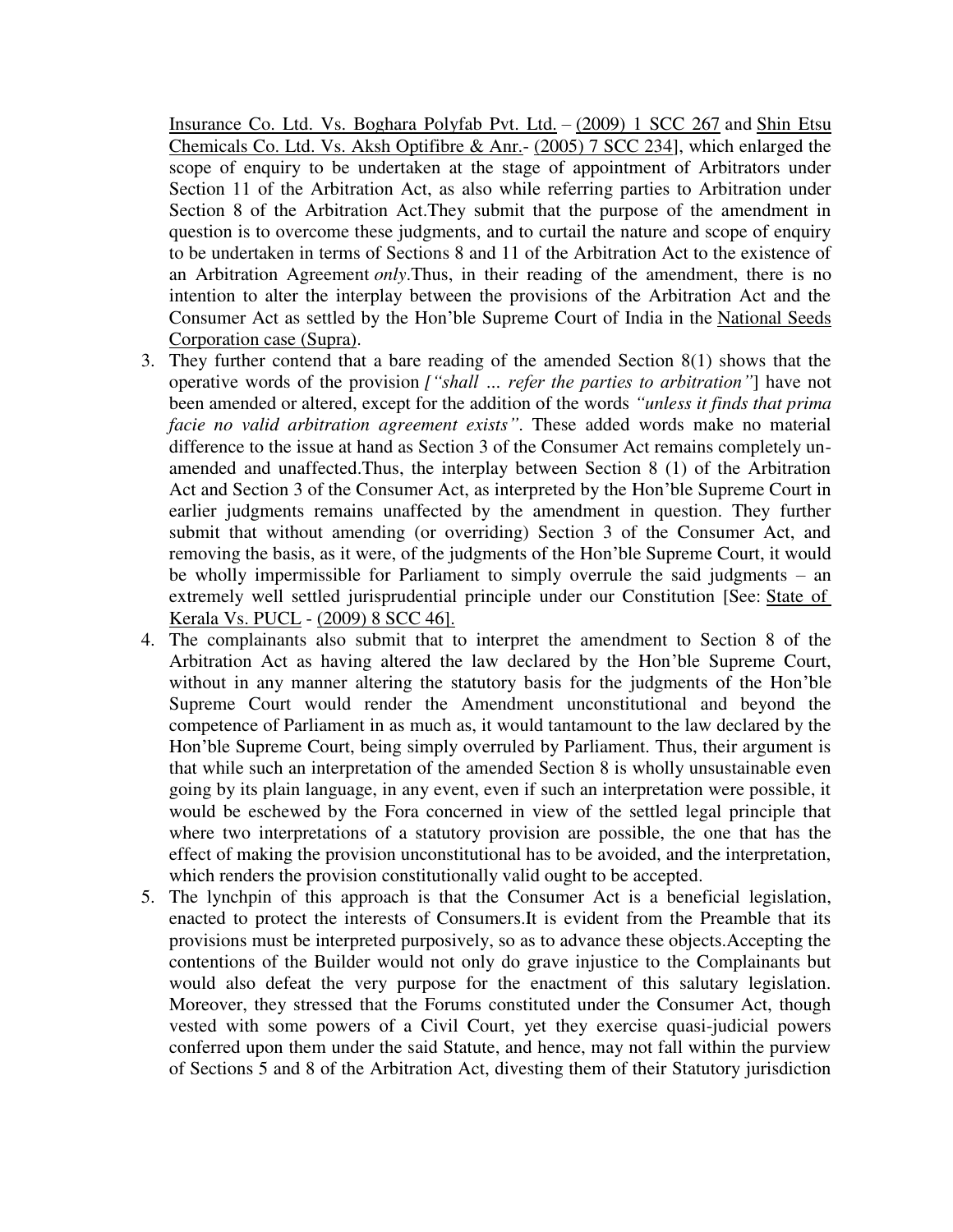as in both these provisions reference is only to a "Judicial Authority".

# **SUBMISSIONS ON BEHALF OF THE BUILDER**

- 1. Learned Senior Counsel appearing for the Builder argued that in Fair Air Engineers Pvt. Ltd. & Anr. Vs. N.K. Modi (1996) 6 SCC 385 and SBP & Co. (Supra), while dealing with the Arbitration Act, the Supreme Court has held that the National Commission is a "Judicial Authority" within the meaning of Sections 5 and 8 of the said Act and, therefore, had jurisdiction to decide an application under Section 8 of the Arbitration Act, including the *prima-facie* determination of validity of an Arbitration Agreement. They submitted that this is not by virtue of any provisions of the Consumer Act but by virtue of the provisions of the Arbitration Act. Thus, on filing of an application under Section 8 of the Arbitration Act, the District Forum, the State and the National Commission become a "Judicial Authority" within the meaning of Part I of the Arbitration Act and the said application is required to be decided in terms of the amended Section 8 of the Arbitration Act.
- 2. The expression used by the Legislature –*"notwithstanding anything contained in any other law for the time being in force"–* not only includes other Acts/Laws including the Consumer Act but also includes law as laid down by the Hon'ble Supreme Court; under Article 141 of the Constitution of India, its judgment is the law.Thus, the prohibition under Section 5 of the Arbitration Act is express, viz. that the "judicial authority" shall not only exclude reference to on any other law for the time being in force, it shall also not rely on any judgment of the Hon'ble Supreme Court or any other Court. There was, therefore, no need to further amend Section 5 of the Arbitration Act.
- 3. That the two enactments viz, the Arbitration Act and the Consumer Act, are two distinct enactments. Once a Complaint is preferred invoking the Consumer Act, the Opposite Party has an option to either continue to defend the proceedings under the Consumer Act or to exercise an equally important option, i.e. to invoke the provisions of Part I of the Arbitration Act by moving an Application under Section 8 of the said Act before the Consumer Fora itself. Once such an application is filed, the effect thereof would be that the Consumer Forum, constituted under the Consumer Act, by virtue of the provisions in the said Act becomes the "judicial authority", exercising the jurisdiction as a "judicial authority" under section 8 of the Arbitration Act.Therefore, there is no interplay at all between Section 8 of the Arbitration Act and the Consumer Act.
- 4. In National Seeds Corporation (Supra), the Supreme Court has not dealt with the option available to the Opposite Party, if there is a valid and subsisting Arbitration Agreement between the parties. If the Complainant has two forums to opt for, so does the Opposite Party.He may continue if served with the Complaint and submit to the jurisdiction of the Consumer Forum or may invoke the statutory right and file an application under Section 8 of the Arbitration Act. The moment a party agrees to Arbitration as a forum to adjudicate its disputes, then the effect of Section 5 read with Section 8 of the Arbitration Act comes into play and ousts jurisdiction of any other forum under any statute, including the Consumer Act. The Builder argues that the legislature, through amendment to Section 8 of the Arbitration Act, has now prohibited the "judicial authority" to refer to or rely upon any judgment rendered even by the Hon'ble Supreme Court, which is inconsistent with the intent of the legislature under the Arbitration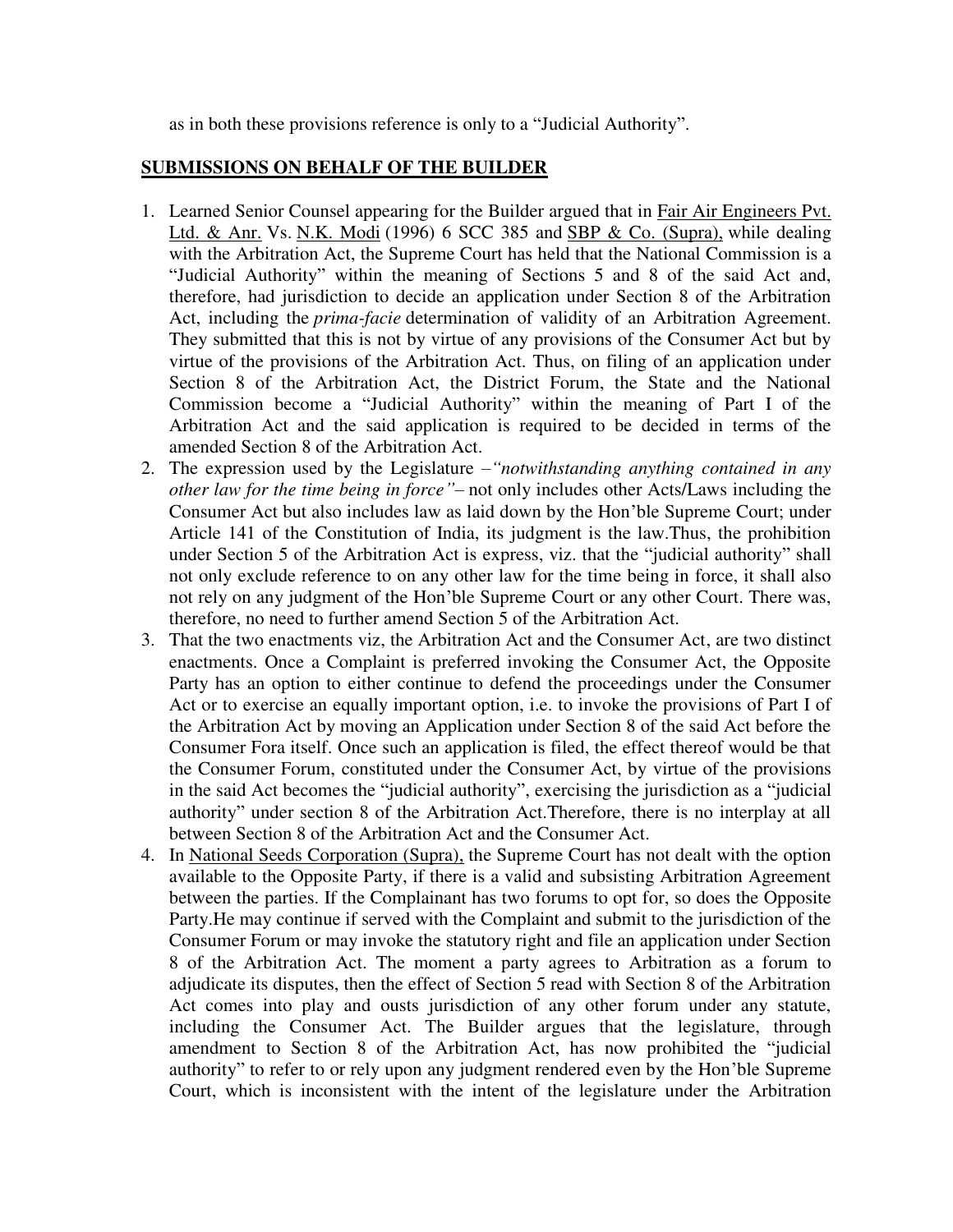Act.Thus, the judgment in National Seeds Corporation Ltd. (Supra) ceases to be a precedent or has any relevance.

- 5. According to Mr. A. S. Chandhiok, Learned Senior Counsel appearing for the Builder, unfortunately, attentionof the Hon'ble Supreme Court was not drawn to Section 5 of the Arbitration Act and, therefore, the effect of the legislative intent of Section 5 read with Section 8 was not even considered; none of the judgments relied upon by the Complainants even look at or refer to Section 5 of the Arbitration Act; Section 5 all along had mandated that a "judicial authority" shall not act except as provided under Part I of the Arbitration Act; and since the judgments were not based on the legislative intent as aforesaid, the Legislature in its wisdom amended Section 8 to clarify that all judgments pronounced by the Supreme Court or any other Court shall have no relevance and/or precedence, while considering an application under Section 8 of the Arbitration Act. It was strenuously urged that the law has been altered by the amendment for it puts an additional bar on the "judicial authority" that it shall not rely upon or refer to any decision interpreting Section 8 of the Act prior to the date of the amendment coming into force.
- 6. The pre-amended Section 8 read with Section 5 of the Arbitration Act creates a mandate for the "judicial authority" to refer parties to Arbitration. By virtue of the amended Section 8, the right to adjudicate upon the *prima facie* validity of the Arbitration Agreement has been conferred on the "judicial authority", which was not there earlier. The Amendment mandates the judicial authority to relegate the parties to the Arbitration, unless *prima facie* it finds the Arbitration Agreement to be invalid, *dehors* all judgments.
- 7. The Parliament has the legislative competence to pass a law to take away the effect of any order or judgment, including that of the Hon'ble Supreme Court, and consequently, the above amendment has rendered all the judgments, orders and decrees, prior to the said amendment irrelevant, and/or ceased to be precedent(s) for the interpretation of Section 8 of the Arbitration Act.Thus, it is evident that by virtue of the twin bars expressly contained in Section 5 and Section 8 of the Arbitration Act, the "judicial authority" (Consumer Fora) exercising the jurisdiction under Section 8 of the Arbitration Act as "judicial authority", cannot refer to or rely upon any other provisions of law for the time being in force (including the ConsumerAct) or any judgment or order prior to 20.10.2015, when the said amendment was incorporated in the statute.
- 8. There was no need for the Legislature to again add '*notwithstanding anything contained in any other law'*, in Section 8 of the Arbitration Act, because of the *nonobstante* clause already contained in Section 5 of the Arbitration Act.
- 9. The intent of the Legislature, in adding Sub-Section (6A) to Section 11, and adding the same words to Section 8 is identical; while the former seeks to neutralize the judgments of  $SBP & Co.$  (supra) and the latter seeks to efface the effect of all judgments including National Seeds Corporation (Supra). What applies to Section 11 equally applies to Section 8 of the Arbitration Act and there cannot be a piecemeal distribution of the intent of the Legislature with the words used therein.
- 10. The question before the Hon'ble Supreme Court in A Ayyasamy Vs. A Paramasivam  $\&$ Ors. - (2016) 10 SCC 386, was whetherallegation of fraud simplicitor was a ground to nullify the effect of Arbitration Agreement between the parties. The Hon'ble Supreme Court while dealing with the said question has observed that in so far as the Arbitration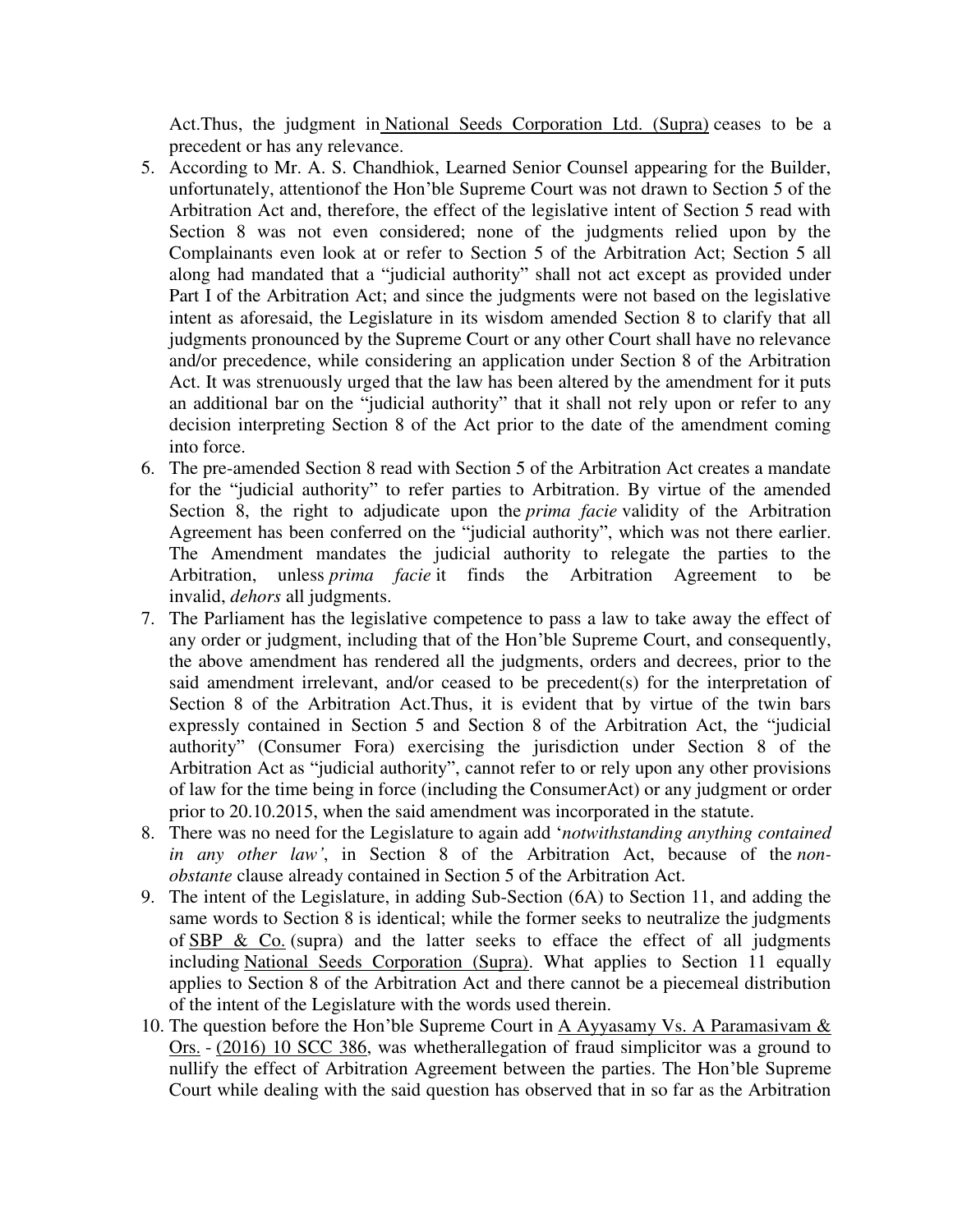Act is concerned, it does not make any specific provision excluding any category of disputes terming them to be non-arbitrable. While dealing with Section 34(2)(b) and Section 48(2), the Hon'ble Supreme Court has observed thus:-

*"34. Section 34 (2) (b) and Section 48(2) provide as one of the grounds for challenge to or in respect of the enforceability of an award that "the subject-matter of the dispute is not capable of settlement by arbitration under the law for the time being in force". Clearly, therefore, the Act contemplates and acknowledges that before it can be held that a particular subject-matter is not capable of settlement by arbitration, such a consequence must arise under the law for the time being in force."*

However, according to the Builder, in the present case, firstly, there is no exclusion of such disputes in the Arbitration Act and secondly, there is nothing to show that the subject matter of the present dispute is not capable of settlement by Arbitration under the law for the time being in force.

### **DISCUSSION**

1. It is clear that prior to the amendment, the Hon'ble Supreme Court had resolved and settled that the Consumer Forums were not bound to refer disputes to Arbitration under Section 8 of the Arbitration Act. In other words, an Arbitration Clause in a contract could not circumscribe the jurisdiction of the Courts and the Tribunals, especially those which are constituted to achieve a particular purpose and objective. Therefore, it is imperative for us to determine whether an Arbitral Clause, even if empowered through a new statutory amendment, can undermine other statutory protections for some types of disputes, without engaging with their foundations. Certainly, the scope of this amendment cannot be to oust all kinds of jurisdictions of Courts and Tribunals be it criminal, testamentary, matrimonial, insolvency, tenancy and surrender them to private alternate dispute resolution mechanisms. The Hon'ble Supreme Court has already defined bright line tests to determine what is arbitrable and what is not. Thus, we have to determine if this line has changed for consumer disputes (and other disputes, if any) by virtue of the amendment to Section 8 of the Arbitration Act. And if not, what is the purpose of the new amended Section 8 of the Arbitration Act, since an amendment executed through a parliamentary process must not be rendered nugatory through judicial interpretation?

# **ARBITRABILITY OF DISPUTES**

1. Russel on Arbitration (22nd Edition pp. 28 Para 2.007) famously stated, "*not all matters are capable of being referred to arbitration.*" He observed that as a matter of law, certain matters are reserved for Courts alone and if a Tribunal purports to deal with them the resulting award will be unenforceable. These include matters, where the type of remedy required is not one, which an Arbitral Tribunal is empowered to give. Mustill and Boyd in the Law and Practice of Commercial Arbitration in England  $\tilde{Q}^{nd}$  Edition,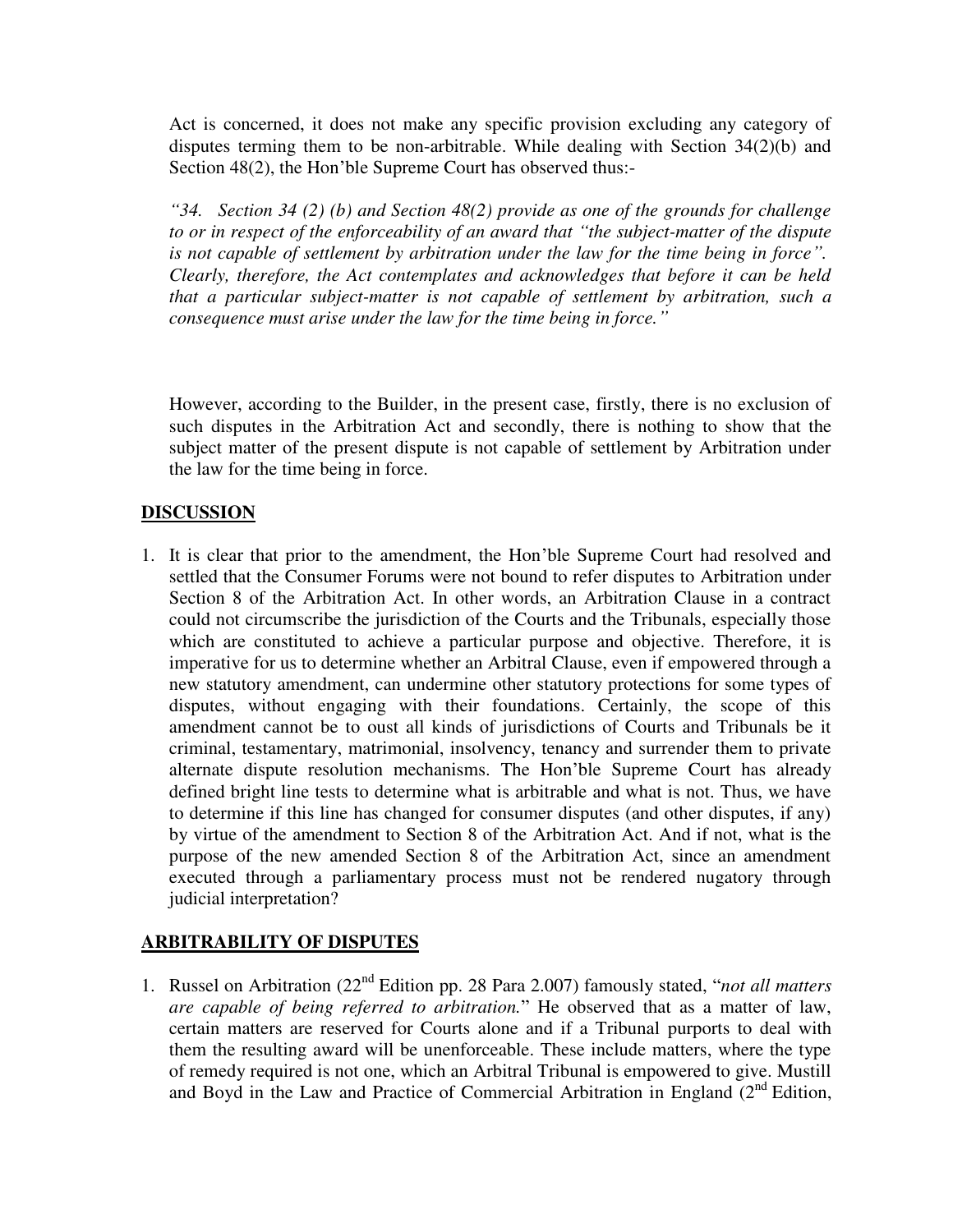1989) stated the following:*"In practice therefore, the question has not been whether a particular dispute is capable of settlement by arbitration, but whether it ought to be referred to arbitration or whether it has given rise to an enforceable award. No doubt for this reason, English law has never arrived at a general theory for distinguishing those disputes which may be settled by arbitration from those which may not. … Second, the types of remedies which the arbitrator can award are limited by considerations of public policy and by the fact that he is appointed by the parties and not by the State. For example, he cannot impose a fine or a term of imprisonment, commit a person for contempt or issue a writ of subpoena; nor can he make an award which is binding on third parties or affects the public at large, such as a judgment in rem against a ship, an assessment of the rateable value of land, a divorce decree, a winding-up order…."*

2. The *locus classicus* on the subject is Booz Allen and Hamilton Inc. v. SBI Home Finance Limited & Ors. (2011) 5 SCC 532, which delineates the conceptual framework behind making only some kinds of disputes arbitrable in the following manner:

*"35. The Arbitral Tribunals are private fora chosen voluntarily by the parties to the dispute, to adjudicate their disputes in place of courts and tribunals which are public fora constituted under the laws of the country. Every civil or commercial dispute, either contractual or non-contractual, which can be decided by a court, is in principle capable of being adjudicated and resolved by arbitration unless the jurisdiction of the Arbitral Tribunals is excluded either expressly or by necessary implication. Adjudication of certain categories of proceedings are reserved by the legislature exclusively for public fora as a matter of public policy. Certain other categories of cases, though not expressly reserved for adjudication by public fora (courts and tribunals), may by necessary implication stand excluded from the purview of private fora. Consequently, where the cause/dispute is inarbitrable, the court where a suit is pending, will refuse to refer the parties to arbitration, under Section 8 of the Act, even if the parties might have agreed upon arbitration as the forum for settlement of such disputes.*

*36. The well-recognised examples of non-arbitrable disputes are: (i) disputes relating to rights and liabilities which give rise to or arise out of criminal offences; (ii) matrimonial disputes relating to divorce, judicial separation, restitution of conjugal rights, child custody; (iii) guardianship matters; (iv) insolvency and winding-up matters; (v) testamentary matters (grant of probate, letters of administration and succession certificate); and (vi) eviction or tenancy matters governed by special statutes where the tenant enjoys statutory protection against eviction and only the specified courts are conferred jurisdiction to grant eviction or decide the disputes". (Emphasis Supplied)*

1. The principles highlighted above form the bedrock for the determination of the arbitrability of disputes. The Hon'ble Supreme Court has often been asked to examine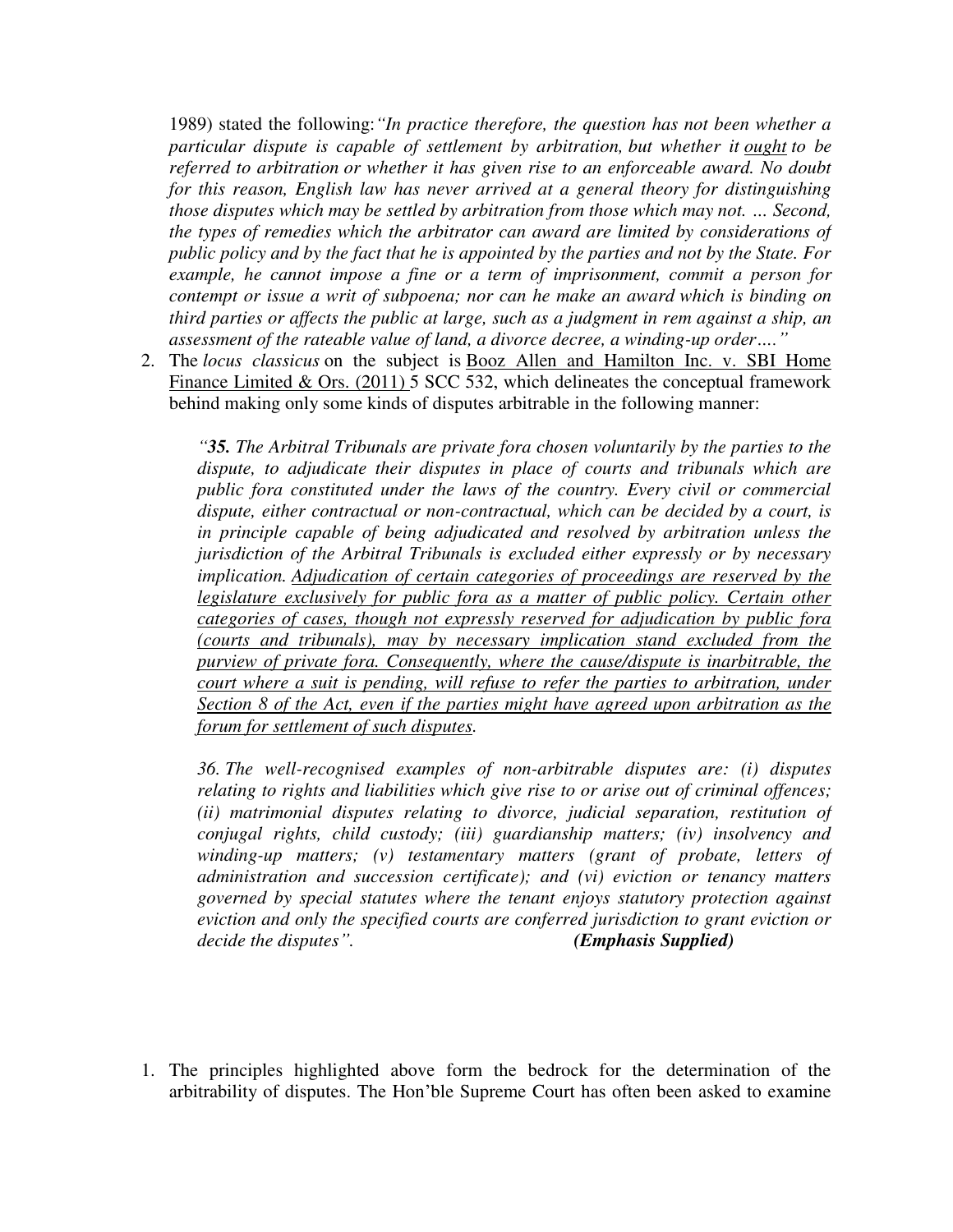the contents of a special legislation and accordingly determine if the participants under the said legislation may outsource dispute resolution to Arbitration, away from public Courts, Tribunals and Forums. In the context of the Trusts Act, 1882, the Hon'ble Supreme Court made the following observations in Vimal Kishor Shah & Ors. v. Jayesh Dinesh Shah (2016) 8 SCC 788:

*"50. When we examine the scheme of the Trusts Act, 1882 in the light of the principle laid down in Condition 2, we find no difficulty in concluding that though the Trusts Act, 1882 does not provide any express bar in relation to applicability of other Acts for deciding the disputes arising under the Trusts Act, 1882 yet, in our considered view, there exists an implied exclusion of applicability of the Arbitration Act for deciding the disputes relating to trust, trustees and beneficiaries through private arbitration. In other words, when the Trusts Act, 1882 exhaustively deals*  with the trust, trustees and beneficiaries and provides for adequate and sufficient *remedies to all aggrieved persons by giving them a right to approach the Principal Civil Court of Original Jurisdiction for redressal of their disputes arising out of trust deed and the Trusts Act, 1882 then, in our opinion, any such dispute pertaining to affairs of the trust including the dispute inter se trustee and beneficiary in relation to their right, duties, obligations, removal, etc. cannot be decided by the arbitrator by taking recourse to the provisions of the Act. Such disputes have to be decided by the civil court as specified under the Trusts Act, 1882.*

*51. The principle of interpretation that where a specific remedy is given, it thereby deprives the person who insists upon a remedy of any other form of remedy than that given by the statute, is one which is very familiar, and which runs through the law, was adopted by this Court in Premier Automobiles Ltd. v. Kamlekar Shantaram Wadke [Premier Automobiles Ltd. v. Kamlekar Shantaram Wadke, (1976) 1 SCC 496 : 1976 SCC (L&S) 70 : AIR 1975 SC 2238] while examining the question of bar in filing civil suit in the context of remedies provided under the Industrial Disputes Act (see G.P. Singh, Principles of Statutory Interpretation, 12th Edn., pp. 763- 64). We apply this principle here because, as held above, the Trusts Act, 1882 creates an obligation and further specifies the rights and duties of the settlor, trustees and the beneficiaries apart from several conditions specified in the trust deed and further provides a specific remedy for its enforcement by filing applications in civil court. It is for this reason, we are of the view that since sufficient and adequate remedy is provided under the Trusts Act, 1882 for deciding the disputes in relation to trust deed, trustees and beneficiaries, the remedy provided under the Arbitration Act for deciding such disputes is barred by implication." [Emphasis supplied]*

1. In the context of the Bombay Rent Act, the Hon'ble Supreme Court in Natraj Studios (P) Ltd. v. Navrang Studios (1981) 1 SCC 523 had made the following important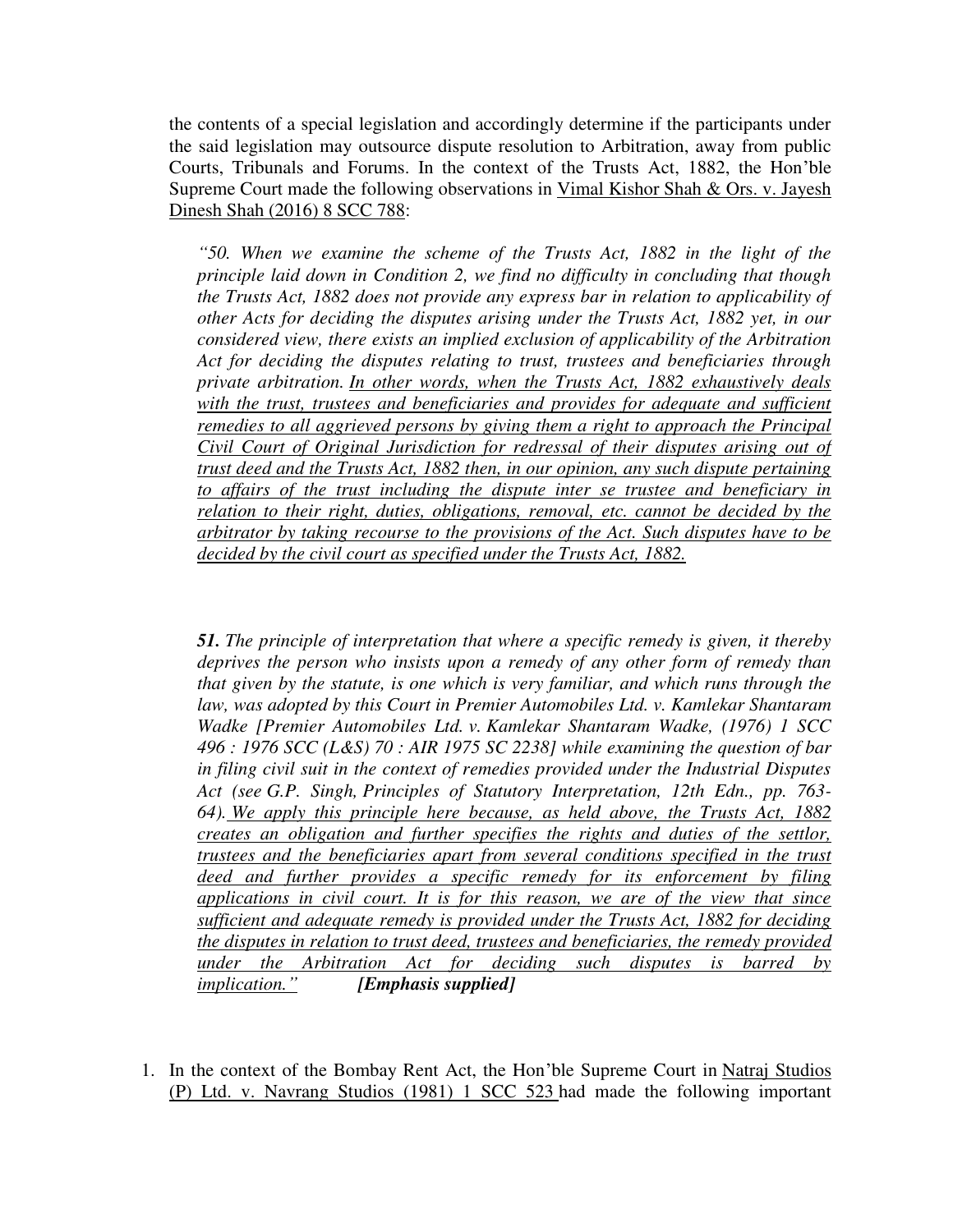observations:

*"17. The Bombay Rent Act is a welfare legislation aimed at the definite social objective of protection of tenants against harassment by landlords in various ways.*  It is a matter of public policy. The scheme of the Act shows that the conferment of *exclusive jurisdiction on certain courts is pursuant to the social objective at which the legislation aims public policy requires that contracts to the contrary which nullify the rights conferred on tenants by the Act cannot be permitted. Therefore, public policy requires that parties cannot also be permitted to contract out of the legislative mandate which requires certain kind of disputes to be settled by Special Courts constituted by the Act. It follows that arbitration agreements between parties whose rights are regulated by the Bombay Rents Act cannot be recognised by a court of law."*

# **[Emphasis supplied]**

- 1. Therefore, disputes are not characterized as arbitrable and non-arbitrable at the whim and fancy of the Legislature. The classification is based on the crucial distinction, repeatedly explained by the Hon'ble Supreme Court. This division has been taken into account and entrenched into different legislations with a clear and distinct public policy objective. The Legislature and Judiciary have built this jurisprudence with consensus and harmony.
- 2. Our legal framework is a complex and intricate network—working with it often involves simultaneous engagement of different laws. Since laws cannot be enacted in strict silos, they often affect each other in unanticipated ways. The Supreme Court and High Courts wade through this framework to harmonise these seemingly differing aspects to sustain a cohesive and coherent legal framework. No legal amendment intends to reduce a harmonized and established legal framework to a "useless lumber" or a "dead letter". The Legislators are cognizant of the edifice on which laws are built and envisage amendments, often specific and with a narrow purport, keeping in mind the larger legal ecosystem. The corollary of the argument that through the route of Section 8 (1) of the Arbitration Act, the Parliament intended to undo jurisprudence under the Consumer Act, is much larger than envisaged by Learned Counsel for the Builder. If the said amendment can undo existing jurisprudence under the Consumer Act, it should, with the same force, also unfasten jurisprudence related to tenancy, trusts and related fields, as enunciated in Natraj Studio; Booz Allen; Vimal Kishor and Ayyaswamy (Supra). In effect, the argument of Ld. Senior Counsel for the Builder is that with a single stroke of Section 8 (1) of the Arbitration Act, the legislature has undone the entire framework of not just Consumer jurisprudence, but also jurisprudence related to trusts, tenancy and other such welfare laws. This, in our view, is untenable.
- 3. The ripples of the amendment to Section 8 (1) cannot be so large as to inundate domains of other legislations and jurisprudence, painstakingly built by the Legislators and Courts, especially without any engagement, debate and critique with the foundations of these related laws.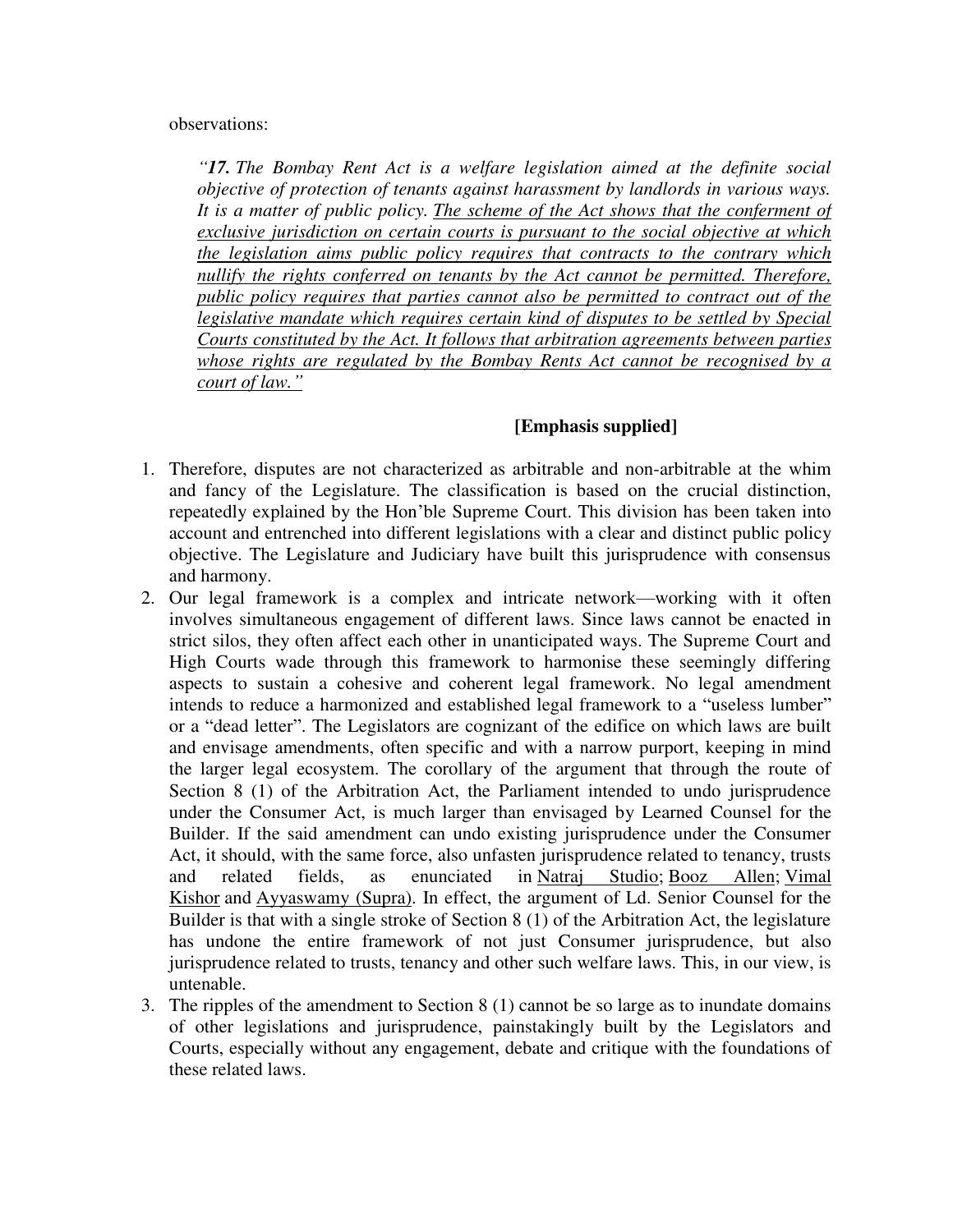# **JURISPRUDENCE ON ARBITRABILITY OF CONSUMER DISPUTES**

4. As recently as 2016, after the 2015 amendment to Section 8 of the Arbitration Act, in A. Ayyaswamy (Supra), while answering the question: as to whether a mere allegation of fraud simpliciter is a ground to nullify the effect of Arbitration Agreement between the parties, in the negative, the Hon'le Supreme Court touched upon the issue of arbitrability of a dispute, in the context of Section 8 of the Arbitration Act. Drawing support from the crucial observations in Booz Allen (Supra) [para 35-36), to the effect that though not exclusively reserved for adjudication by Courts and Tribunals, but by necessary implication, certain category of disputes which are assigned by Legislature to public Fora as a matter of public policy, stand excluded from the purview of private Fora, in his concurring opinion, Dr. D.Y. Chandrachud J. referring to the decisions of the Hon'ble Supreme Court in Skypack Couriers Ltd., National Seeds Corporation (Supra) and Rosedale Developers Pvt. Ltd. Vs. Aghore Bhattacharya [(2015) 1 WBLR 385 (SC)], wherein it had been authoritatively opined that the existence of an arbitration clause will not be a bar to the entertainment of a Complaint by a Forum under the Consumer Act, has observed as under:-

> Hence, in addition to various classes of disputes which are generally considered by the courts as appropriate for decision by public fora, there are classes of disputes which fall within the exclusive domain of special fora under legislation which confers exclusive jurisdiction to the exclusion of an ordinary civil court. That such disputes are not arbitrable dovetails with the general principle that a dispute which is capable of adjudication by an ordinary civil court is also capable of being resolved by arbitration. However, if the jurisdiction of an ordinary civil court is excluded by the conferment of exclusive jurisdiction on a specified court or tribunal as a matter of public policy such a dispute would not then be capable of resolution by arbitration." **(Emphasis Supplied)**

- 1. Thus, in the context of Consumer Jurisprudence, the Hon'ble Supreme Court has not disturbed its earlier opinion regarding the arbitrability of Consumer disputes rendered in the pre-amendment era.Rather, it has affirmed the protection granted to the Consumers from private resolution.
- 2. This Commission also took a similar view in Lt. Col. Anil Raj & Anr. Vs. M/s. Unitech Ltd., Consumer Complaint No. 346 of 2013, decided on 02.5.2016**,** relying upon the decisions of the Hon'ble Supreme Court in Secretary, Thirumugugan Cooperative Agricultural Credit Society Vs. M. Lalitha (through LRs) & Ors. (2004) 1 SCC 305 Skypak Couriers Ltd. (supra) and National Seeds Corporation (supra), to hold that the existence of an Arbitration Clause will not be a bar for the entertainment of the Complaint by a Consumer Fora.
- 3. The above observations are based on entrenched ideals surrounding consumer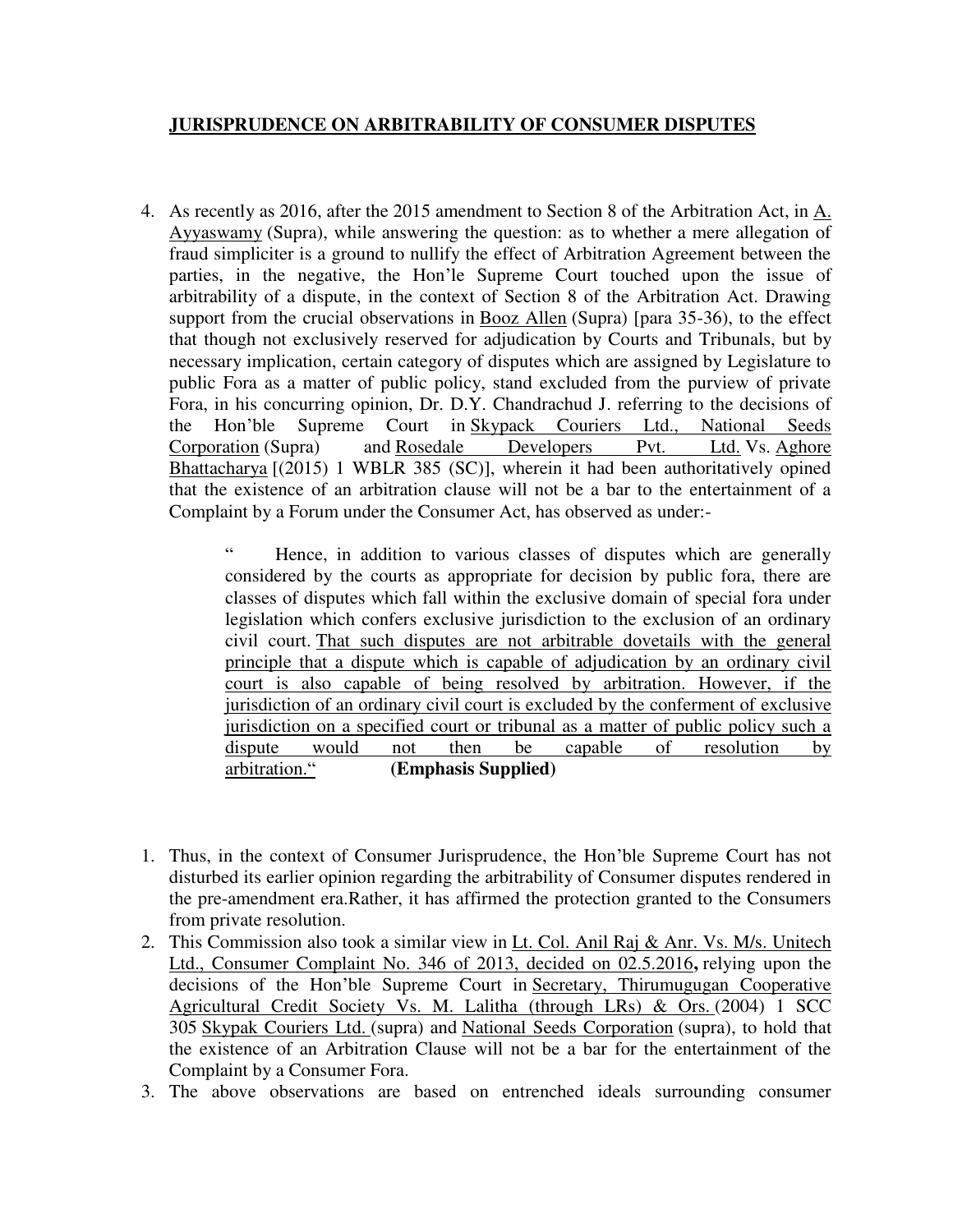jurisprudence, honed and built by the Apex Court. Therefore, it is imperative to dwell on the foundation of the

Consumer Act to understand the kind of rights it seeks to protect, the statutory provisions that it lays out for the same, and accordingly, if by virtue of the amendment to Section 8 (1) of the Act, the erstwhile scheme has been set at naught.

4. In Skypak Couriers Ltd. Vs. Tata Chemicals Ltd. (supra), the Hon'ble Supreme Court inter-alia observed as under:

*"2… Even if there exists an arbitration clause in an agreement and a complaint is made by the consumer, in relation to a certain efficiency of service, then the existence of an arbitration clause will not be a bar to the entertainment of the complaint by the Redressal Agency, constituted under the Consumer Protection Act, since the remedy provided under the Act is in addition to the provisions of any other law for the time being in force". (Emphasis supplied).*

5. In M. Lalitha (Supra) the Hon'ble Supreme Court inter-alia observed and held as under:

*"10. The preamble of the Act declares that it is an Act to provide for better protection of the interest of consumers and for that purpose to make provision for the establishment of Consumer Councils and other authorities for the settlement of consumer disputes and matters connected therewith. In Section 3 of the Act in clear and unambiguous terms it is stated that the provisions of the 1986 Act shall be in addition to and not in derogation of the provisions of any other law for the time being in force.*

*11. From the Statement of Objects and Reasons and the scheme of the 1986 Act, it is apparent that the main objective of the Act is to provide for better protection of the interest of the consumer and for that purpose to provide for better redressal, mechanism through which cheaper, easier, expeditious and effective redressal is made available to consumers. To serve the purpose of the Act, various quasi-judicial forums are set up at the district, State and national level with wide range of powers vested in them. These quasi-judicial forums, observing the principles of natural justice, are empowered to give relief of a specific nature and to award, wherever appropriate, compensation to the consumers and to impose penalties for non-compliance with their orders".* **(Emphasis supplied).**

6. In Fair Air Engineers Pvt. Ltd. & Anr. Vs. N.K. Modi (Supra), the Supreme Court,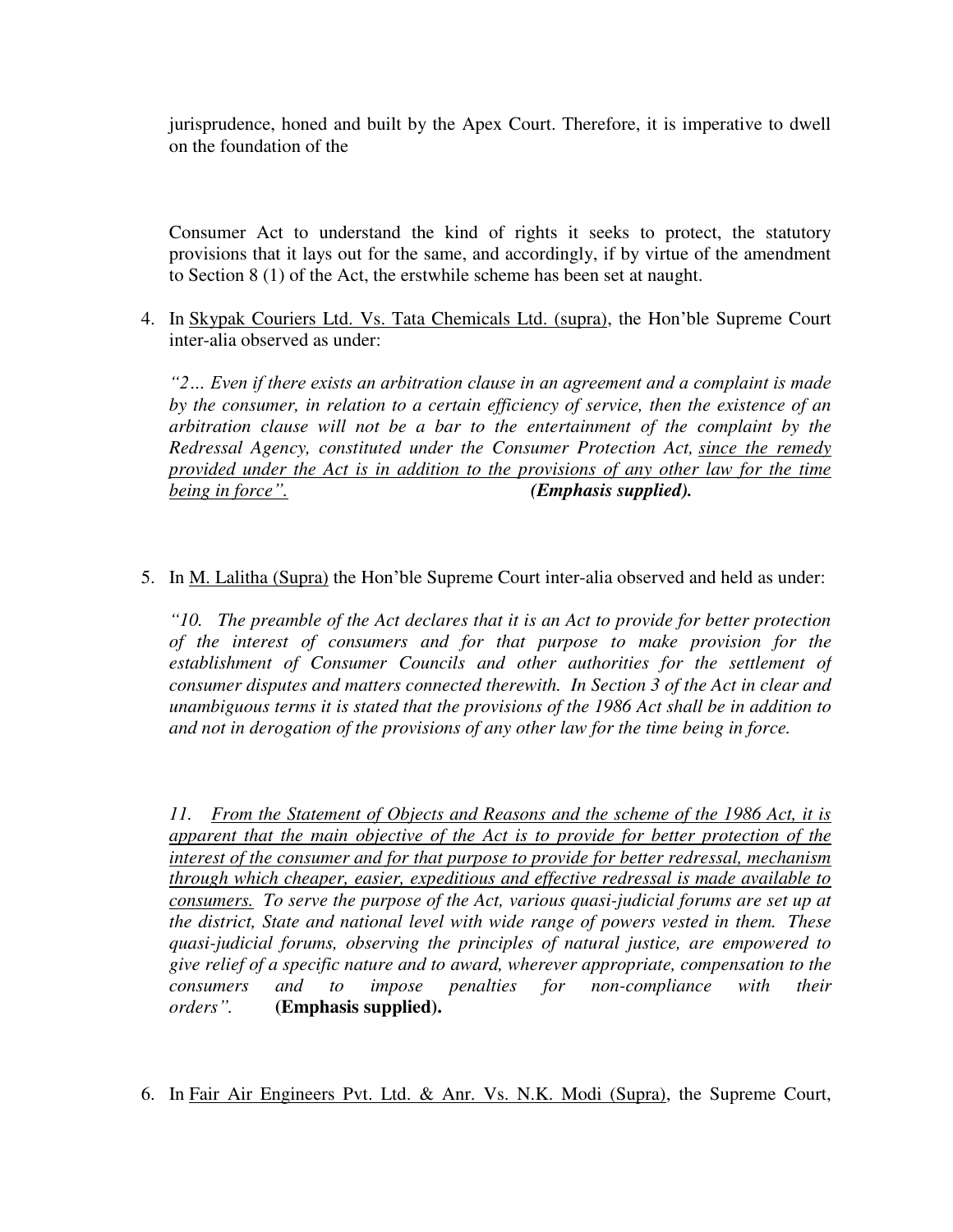while holding that the Consumer Fora were judicial authorities, inter-alia observed:

*"15… It is seen that Section 3 envisages that the provisions of the Act are in addition to and are not in derogation of any other law in force. It is true, as rightly contended by Shri Suri, that the words "in derogation of the provisions of any other law for the time being in force" would be given proper meaning and effect and if the complaint is not stayed and the parties are not relegated to the arbitration, the Act purports to operate in derogation of the provisions of the Arbitration Act. Prima facie, the contention appears to be plausible but on construction and conspectus of the provisions of the Act we think that the contention is not well founded. Parliament is aware of the provisions of the Arbitration Act and the Contract Act, 1872 and the consequential remedy available under Section 9 of the Code of Civil Procedure, i.e. to avail of right of civil action in a competent court of civil jurisdiction. Nonetheless, the Act provides the additional remedy.*

*16. It would, therefore, be clear that the legislature intended to provide a remedy in addition to the consentient arbitration which could be enforced under the Arbitration Act or the civil action in a suit under the provisions of the code of Civil Procedure. Thereby, as seen, Section 34 of the Act does not confer an automatic right nor create an automatic embargo on the exercise of the power by the judicial authority under the Act. It is a matter of discretion. Considered from this perspective, we hold that though the District Forum, State Commission and National Commission are judicial authorities, for the purpose of Section 34 of the Arbitration Act, in view of the object of the Act and by operation of Section 3 thereof, we are of the considered view that it would be appropriate that these forums created under provisions of the Act rather than relegating the parties to an arbitration proceedings pursuant to a contract entered into between the parties. The reason is that the Act intends to relieve the consumers of the cumbersome arbitration proceedings or civil action unless the forums on their own and on conclusion that the appropriate forum for adjudication of the disputes would be otherwise those given in the Act".*

# **(Emphasis supplied).**

7. In National Seeds Corporation Limited Vs. M. Madhusudhan Reddy & Anr.(supra) the Hon'ble Supreme Court, despite the existence of an Arbitration Agreement between the parties, upheld the jurisdiction of the Consumer Forum to proceed with a Consumer Complaint.The following was the view taken by the Apex Court in this regard:

*"The remedy of arbitration is not the only remedy available to a grower. Rather, it is an optional remedy. He can either seek reference to an arbitrator or file a complaint under the Consumer Protection Act. If the grower opts for the remedy of arbitration, then it may be possible to say that he cannot, subsequently, file complaint under the*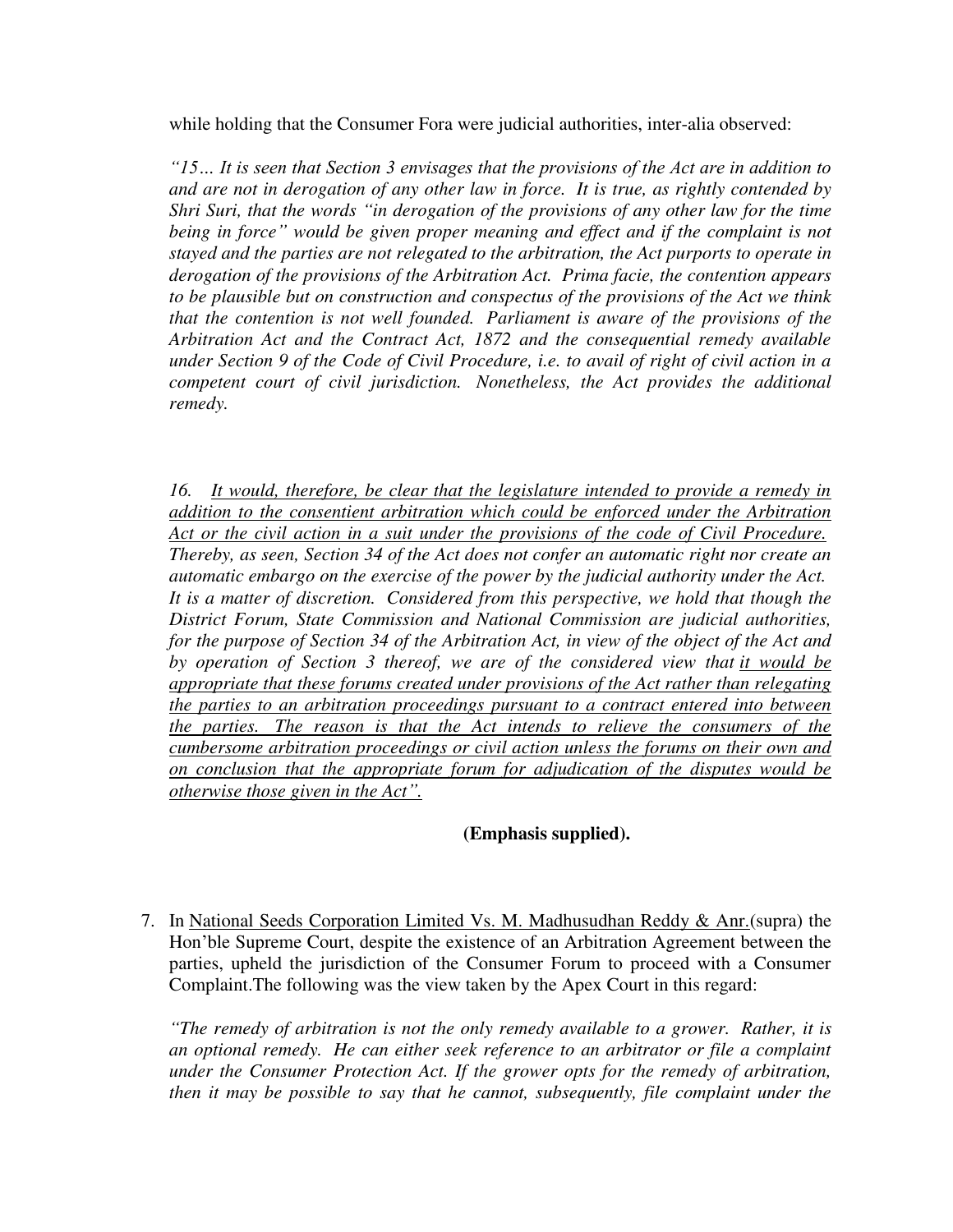*Consumer Protection Act. However, if he chooses to file a complaint in the first instance before the competent Consumer Forum, then he cannot be denied relief by invoking Section 8 of the Arbitration and Conciliation Act, 1996. Moreover, the plain language of Section 3 of the Consumer Protection Act makes it clear that the remedy available in that Act is in addition to and not in derogation of the provisions of any other law for the time being in force".* **(Emphasis supplied)**

8. It is thus, absolutely clear that the Consumer Act was envisaged as a special social legislation to protect consumer rights. Unlike other legislations that create dispute resolution mechanisms between level players, this legislation establishes a level-playing field between unequal players i.e. Consumers and large Corporations. The following observations of the Hon'ble Supreme Court in Lucknow Development Authority v. M. K. Gupta (1994) 1 SCC 243, clearly and finally delineate the objective behind the enactment of the Consumer Act:

> *"But before doing so and examining the question of jurisdiction of the District Forum or State or National Commission to entertain a complaint under the Act, it appears appropriate to ascertain the purpose of the Act, the objective it seeks to achieve and the nature of social purpose it seeks to promote as it shall facilitate in comprehending the issue involved and assist in construing various provisions of the Act effectively. To begin with the preamble of the Act, which can afford useful assistance to ascertain the legislative intention, it was enacted, 'to provide for the protection of the interest of consumers'. Use of the word 'protection' furnishes key to the minds of makers of the Act. Various definitions and provisions which elaborately attempt to achieve this objective have to be construed in this light without departing from the settled view that a preamble cannot control otherwise plain meaning of a provision. In fact the law meets long felt necessity of protecting the common man from such wrongs for which the remedy under ordinary law for various reasons has become illusory. Various legislations and regulations permitting the State to intervene and protect interest of the consumers have become a haven for unscrupulous ones as the enforcement machinery either does not move or it moves ineffectively, inefficiently and for reasons which are not necessary to be stated. The importance of the Act lies in promoting welfare of the society by enabling the consumer to participate directly in the market economy. It attempts to remove the helplessness of a consumer which he faces against powerful business, described as, 'a network of rackets' or a society in which, 'producers have secured power' to 'rob the rest' and the might of public bodies which are degenerating into storehouses of inaction where papers do not move from one desk to another as a matter of duty and responsibility but for extraneous consideration leaving the common man helpless, bewildered and shocked. The malady is becoming so rampant, widespread and deep that the society instead of bothering, complaining and fighting against it, is accepting it as part of life. The*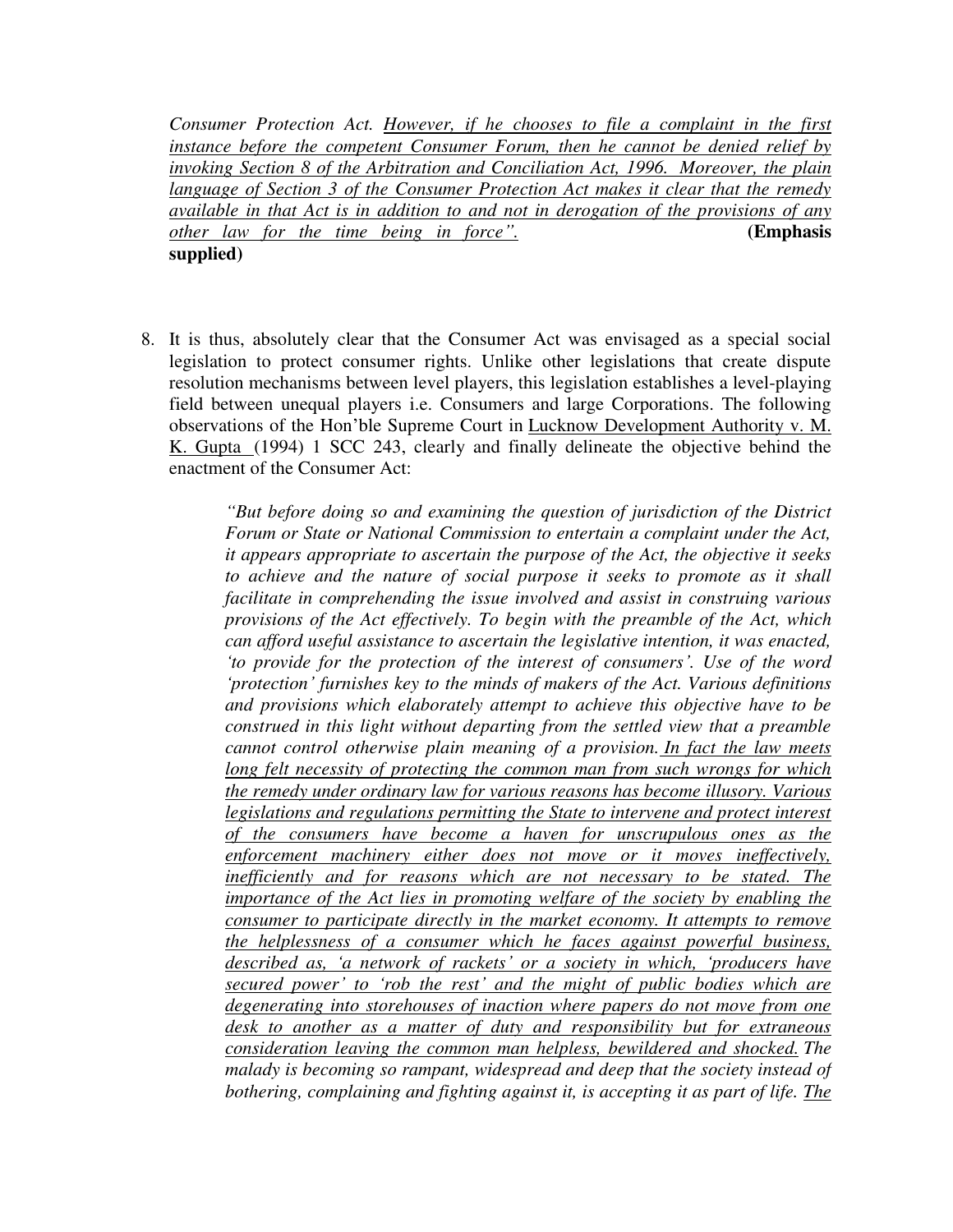*enactment in these unbelievable yet harsh realities appears to be a silver lining, which may in course of time succeed in checking the rot. A scrutiny of various definitions such as 'consumer', 'service', 'trader', 'unfair trade practice' indicates that legislature has attempted to widen the reach of the Act. Each of these definitions are in two parts, one, explanatory and the other expandatory. The explanatory or the main part itself uses expressions of wide amplitude indicating clearly its wide sweep, then its ambit is widened to such things which otherwise would have been beyond its natural import. Manner of construing an inclusive clause and its widening effect has been explained in Dilworth v. Commissioner of Stamps [1899 AC 99 : 15 TLR 61] as under:*

*"'include' is very generally used in interpretation clauses in order to enlarge the meaning of the words or phrases occurring in the body of the statute, and when it is so used these words or phrases must be construed as comprehending, not only such things as they signify according to their natural, import, but also those things which the definition clause declares that they shall include."*

*It has been approved by this Court in Regional Director, Employees' State Insurance Corpn. v. High Land Coffee Works of P.F.X. Saldanha and Sons [(1991) 3 SCC 617] ; CIT v. Taj Mahal Hotel, Secunderabad [(1971) 3 SCC 550] and State of Bombay v. Hospital Mazdoor Sabha [AIR 1960 SC 610 : (1960) 2 SCR 866 : (1960) 1 LLJ 251] . The provisions of the Act thus have to be construed in favour of the consumer to achieve the purpose of enactment as it is a social benefit oriented legislation. The primary duty of the court while construing the provisions of such an Act is to adopt a constructive approach subject to that it should not do violence to the language of the provisions and is not contrary to the attempted objective of the enactment."* **(Emphasis supplied).**

1. A similar approach has been recommended by the Hon'ble Supreme Courtina recent decision in National Insurance Co. Ltd. Vs. Hindustan Safety Glass Works Ltd.- (2017) 5 SCC 776, wherein, it has been observed as follows:-

"…… in a dispute concerning a consumer, it is necessary for the courts to take a pragmatic view of the rights of the consumer principally since it is the consumer who is placed at a disadvantage vis-à-vis the supplier of services or goods. It is to overcome this disadvantage that a beneficent legislation in the form of the Consumer Protection Act, 1986 was enacted by Parliament."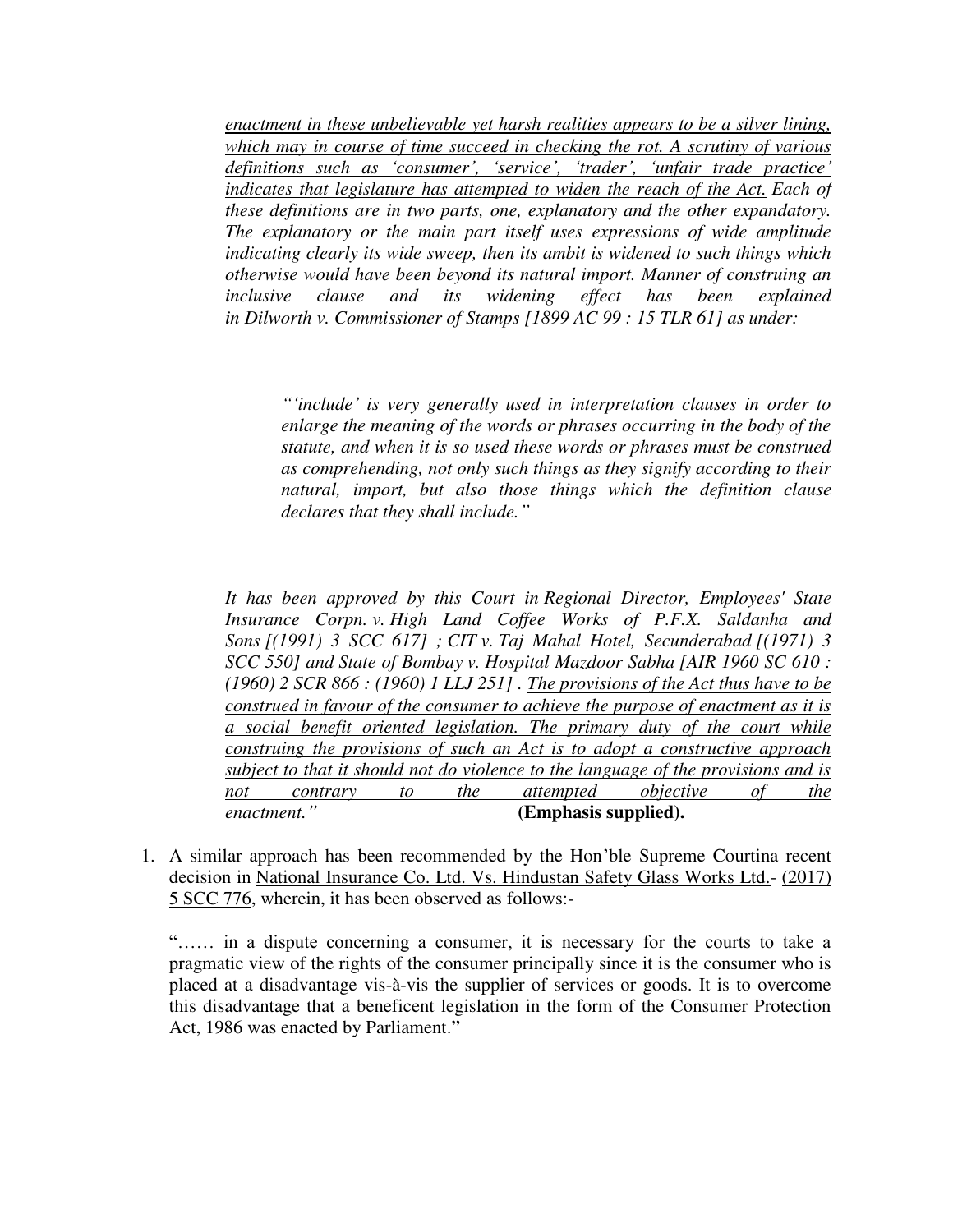### **2015 AMENDMENT TO THE ARBITRATION ACT**

- 1. Hence, in our reading of the Hon'ble Supreme Court's afore-noted analysis, the categories discussed above – trusts, tenancy, matrimonial, criminal, insolvency, guardianship, testamentary, mortgage, etc. continue to be within the exclusive domain of the Courts, Tribunals and Forums. However, the question that remains for consideration is whether by the amendment in question, the intention of the legislature is to relegate the consumer disputes only to private resolution, notwithstanding the fact that the Consumer Act continues to be a social welfare legislation, designed to protect the interests of Consumers?
- 2. To buttress their respective arguments on the nature of the 2015 Amendment, Learned Counsel for both sides placed heavy reliance on the Reports of the Law Commission of India. Learned Senior Counsel for the Builder argued that it was the specific purpose of the amendment to undo the earlier legislative scheme, explained by the Hon'ble Supreme Court, and hence, any order or judgment of the Court ought to be completely disregarded for the purpose. For the sake of ready reference, the relevant portions of the said report are extracted below:

# *"SCOPE AND NATURE OF PRE-ARBITRAL JUDICIAL INTERVENTION*

*28. The Act recognizes situations where the intervention of the Court is envisaged at the pre-arbitral stage, i.e. prior to the constitution of the arbitral tribunal, which includes sections 8, 9, 11 in the case of Part I arbitrations and section 45 in the case of Part II arbitrations. sections 8, 45 and also section 11 relating to "reference to arbitration" and "appointment of the tribunal", directly affect the constitution of the tribunal and functioning of the arbitral proceedings. Therefore, their operation has a direct and significant impact on the "conduct" of arbitrations. Section 9, being solely for the purpose of securing interim relief, although having the potential to affect the rights of parties, does not affect the "conduct" of the arbitration in the same way as these other provisions. It is in this context the Commission has examined and deliberated the working of these provisions and proposed certain amendments.*

*29. The Supreme Court has had occasion to deliberate upon the scope and nature of permissible pre-arbitral judicial intervention, especially in the context of section 11 of the Act. Unfortunately, however, the question before the Supreme Court was framed in terms of whether such a power is a "judicial" or an "administrative" power – which obfuscates the real issue underlying such nomenclature/description as to the.*

*- scope of such powers – i.e. the scope of arguments which a Court (Chief Justice) will consider while deciding whether to appoint an arbitrator or not – i.e. whether the arbitration agreement exists, whether it is null and void, whether it is voidable etc; and which of these it should leave for decision of the arbitral tribunal.*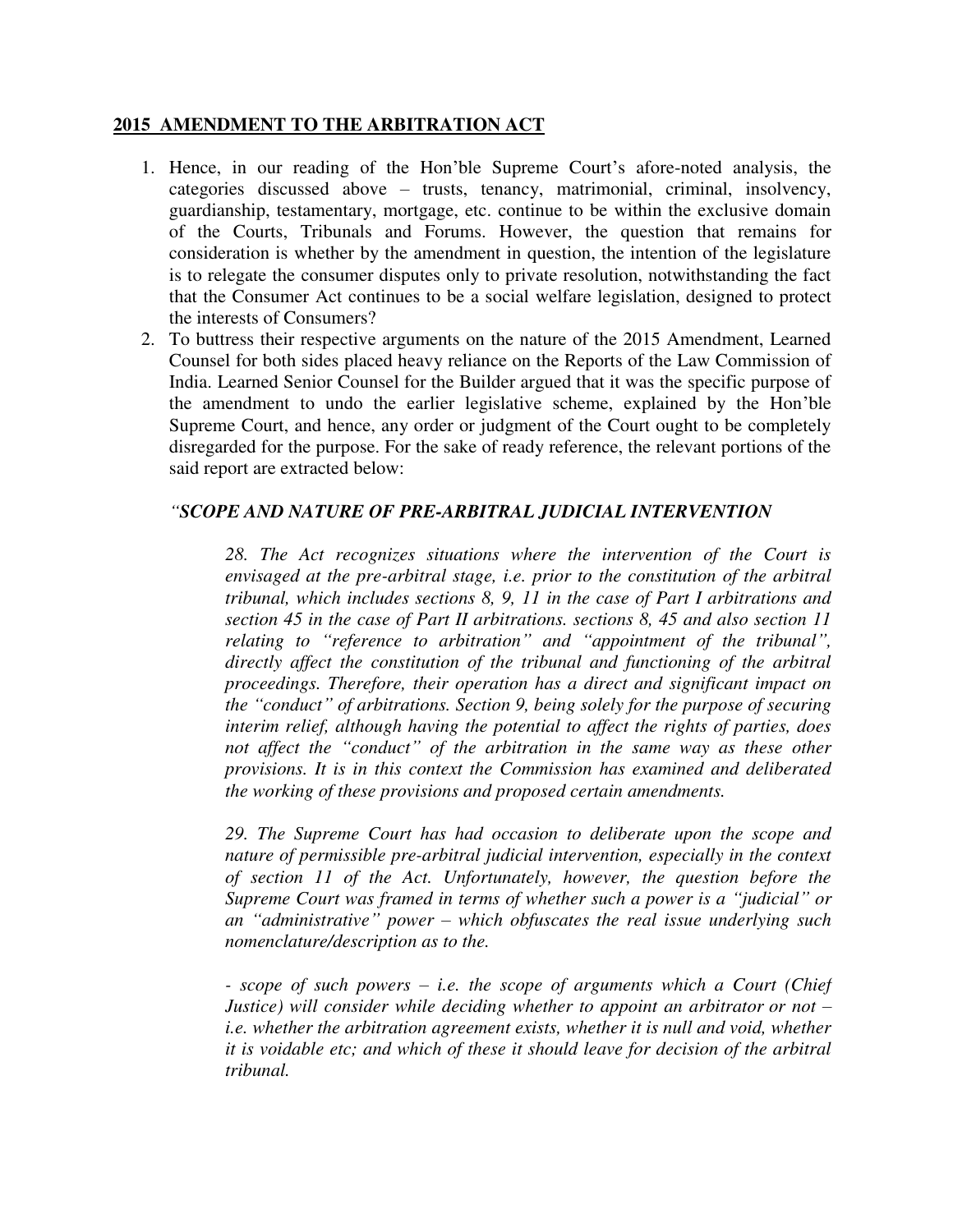*- the nature of such intervention – i.e. would the Court (Chief Justice) consider the issues upon a detailed trial and whether the same would be decided finally or be left for determination of the arbitral tribunal*

*30. After a series of cases culminating in the decision in SBP v Patel Engineering, (2005) 8 SCC 618, the Supreme Court held that the power to appoint an arbitrator under section 11 is a "judicial" power. The underlying issues in this judgment, relating to the scope of intervention, were subsequently clarified by RAVEENDRAN J in National Insurance Co. Ltd. v Boghara Polyfab Pvt. Ltd., (2009) 1 SCC 267, where the Supreme Court laid down as follows –* 

*"1. The issues (first category) which Chief Justice/his designate will have to decide are:*

*(a) Whether the party making the application has approached the appropriate High Court?*

*(b) Whether there is an arbitration agreement and whether the party who has applied under section 11 of the Act, is a party to such an agreement?*

*2. The issues (second category) which the Chief Justice/his designate may choose to decide are:*

*(a) Whether the claim is a dead (long barred) claim or a live claim?*

*(b) Whether the parties have concluded the contract/transaction by recording satisfaction of their mutual rights and obligation or by receiving the final payment without objection?*

*3. The issues (third category) which the Chief Justice/his designate should leave exclusively to the arbitral tribunal are:*

*(a) Whether a claim falls within the arbitration clause (as for example, a matter which is reserved for final decision of a departmental authority and excepted or excluded from arbitration)?*

*(b) Merits of any claim involved in the arbitration."*

31. The Commission is of the view that, in this context, the same test regarding *scope* and *nature* of judicial intervention, as applicable in the context of section 11, should also apply to sections 8 and 45 of the Act – since the scope and nature of judicial intervention should not change upon whether a party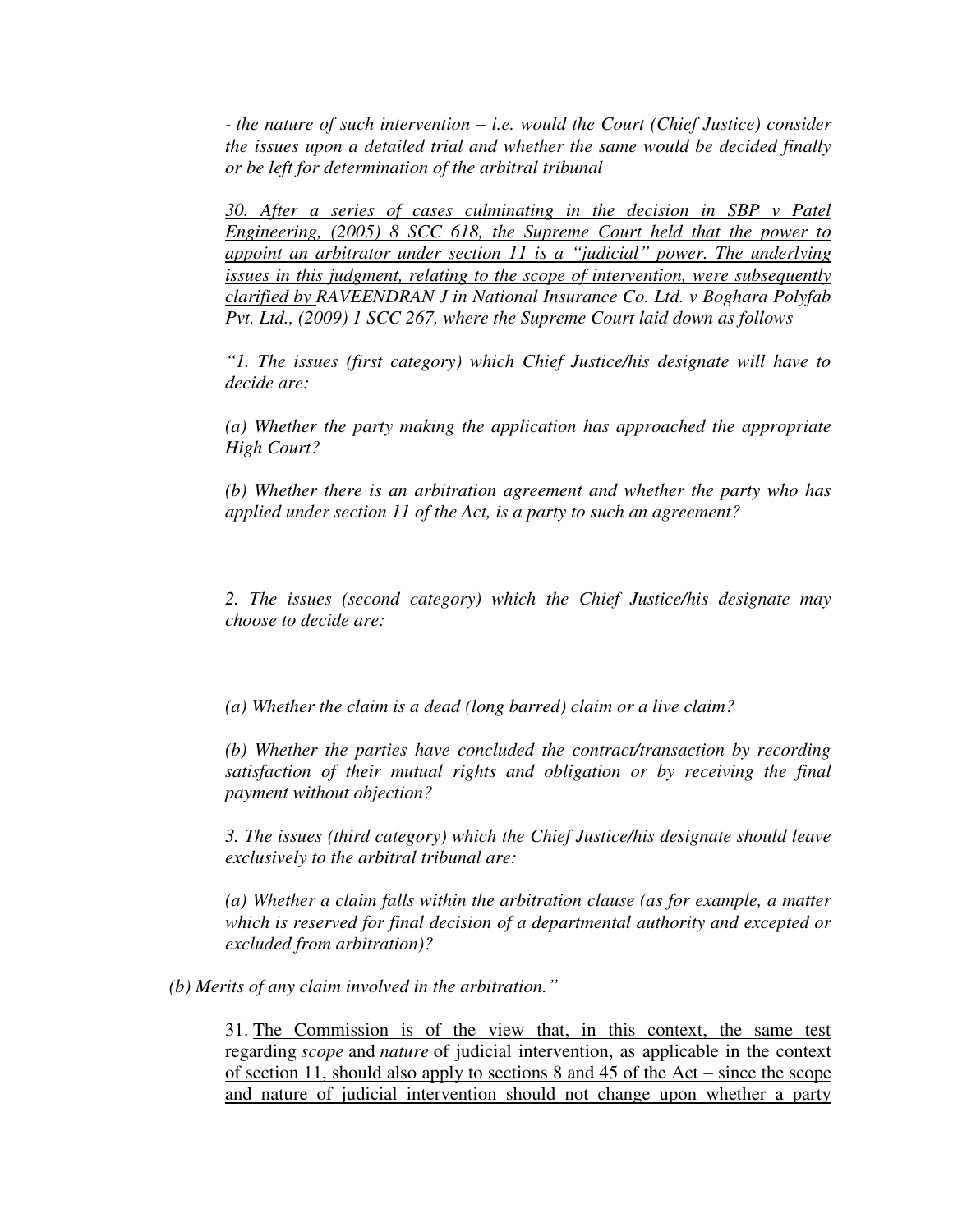(intending to defeat the arbitration agreement) refuses to appoint an arbitrator in terms of the arbitration agreement, or moves a proceeding before a judicial authority in the face of such an arbitration agreement.

32. In relation to the nature of intervention, the exposition of the law is to be found in the decision of the Supreme Court in *Shin Etsu Chemicals Co. Ltd. v Aksh Optifibre*, (2005) 7 SCC 234, (in the context of section 45 of the Act), where the Supreme Court has ruled in favour of looking at the issues/controversy only *prima facie*.

33. It is in this context, the Commission has recommended amendments to sections 8 and 11 of the Arbitration and Conciliation Act, 1996. The *scope* of the judicial intervention is only restricted to situations where the Court/Judicial Authority finds that the arbitration agreement does not exist or is null and void. In so far as the *nature* of intervention is concerned, it is recommended that in the event the Court/Judicial Authority is *prima facie* satisfied against the argument challenging the arbitration agreement, it *shall* appoint the arbitrator and/or refer the parties to arbitration, as the case may be. The amendment envisages that the judicial authority shall not refer the parties to arbitration only if it finds that there does not exist an arbitration agreement or that it is null and void. If the judicial authority is of the opinion that *prima facie* the arbitration agreement exists, then it shall refer the dispute to arbitration, and leave the existence of the arbitration agreement to be finally determined by the arbitral tribunal. However, if the judicial authority concludes that the agreement does not exist, then the conclusion will be final and not *prima facie*. The amendment also envisages that there shall be a conclusive determination as to whether the arbitration agreement is null and void. In the event that the judicial authority refers the dispute to arbitration and/or appoints an arbitrator, under sections 8 and 11 respectively, such a decision will be final and non-appealable. An appeal can be maintained under section 37 only in the event of refusal to refer parties to arbitration, or refusal to appoint an arbitrator." **(underlined for ready reference)**

- 1. In our conviction, the purpose of the Law Commission's Report, is self-evident. It was dedicated to the "*scope and nature of permissible pre- arbitral judicial intervention, especially in the context of Section 11 of the Act"* and the extension of the Apex Court's view *["after a series of cases culminating in the decision in SBP & Co. (Supra), in which, the Supreme Court had held that "the power to appoint an arbitrator under Section 11 is a "judicial power"*] to Sections 8 and 45 of the Act- *"since the scope and nature of judicial intervention should not change upon whether a party (intending to defeat the arbitration agreement) refuses to appoint an arbitrator in terms of the arbitration agreement, or moves a proceeding before a judicial authority in the face of such an arbitration agreement."*
- 2. It is manifest that the Report did not even refer to the law evolved by the Hon'ble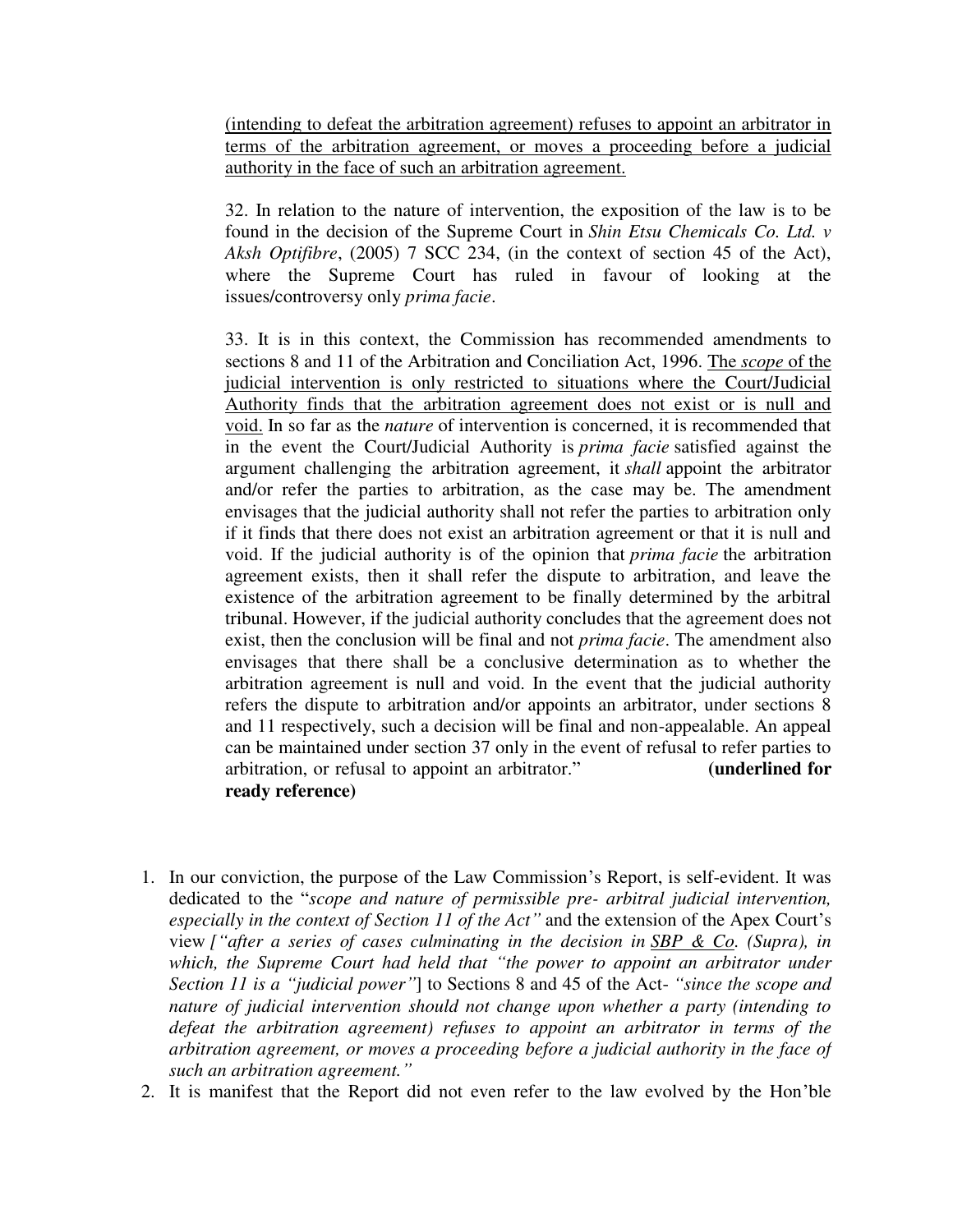Supreme Court regarding the non- arbitrability of consumer disputes, or for that matter, any other kind of dispute including tenancy, matrimonial, criminal, guardianship etc. Therefore, in our view, the import of the Law Commission's Report is very clear and limited- it deals with the fallout of the judgment in *SBP & Co. v. Patel Engineering* (supra) regarding the scope of judicial intervention in the context of the appointment of an Arbitrator, and nothing more.

3. Moreover, the widely touted argument on behalf of the Builder, surrounding Section 5 of the Act has a simple answer within the Arbitration Act itself, in Section 2 (3). Section 5 of the Act reads:

*"5. Extent of judicial intervention.—Notwithstanding anything contained in any other law for the time being in force, in matters governed by this Part, no judicial authority shall intervene except where so provided in this Part."*

Learned Counsel for the Builder suggested that judicial intervention is allowed only within the contours of Part I of the Act. In other words, he argued that the complete repository of all possible opportunities of judicial intervention with regard to disputes covered by an Arbitration Agreement is by way of Arbitration under the Arbitration Clause. We are unable to persuade ourselves to agree with this blanket proposition, the dangers of which, have already been highlighted above. The non-arbitrability of some categories of disputes is *not* covered in Part I of the Arbitration Act, is no longer *resintegra.* An offender cannot seek an exit from the criminal justice system by virtue of a duly executed Arbitration Agreement. Pertinently, this safeguard for devices and mechanisms envisaged through other legislations is found in Section 2(3) of the Arbitration Act itself, which reads as follows:

"(2) Definitions.

………………..

"(3) This Part shall not affect any other law for the time being in force by virtue of which certain disputes may not be submitted to arbitration."

1. The mandate of the provision is that the statutory regime concerning Arbitration will not be applicable where public law regime operates.Unlike many general savings Sections, this is a Section that specifically saves the application of the Arbitration Act to certain disputes *(which)* may not be submitted to arbitration. It means that there are certain disputes that are to be adjudicated and governed by statutory enactments, established for specific public purpose and to sub-serve a particular public policy. Such disputes are not arbitrable.In other words, the Arbitration Act itself excludes from its purview the disputes with respect to which statutory remedy is put in place to sub-serve a public policy. A catena of such disputes, highlighted above, including the Consumer disputes, are protected by the umbrella of Section 2(3) of the Arbitration Act, that were not intended to be snatched vide the subject amendment to Section 8 of the Arbitration Act. In our view, therefore, the Legislature clearly intended to preserve the larger legal framework by virtue of which it bestowed the responsibility of the resolution of some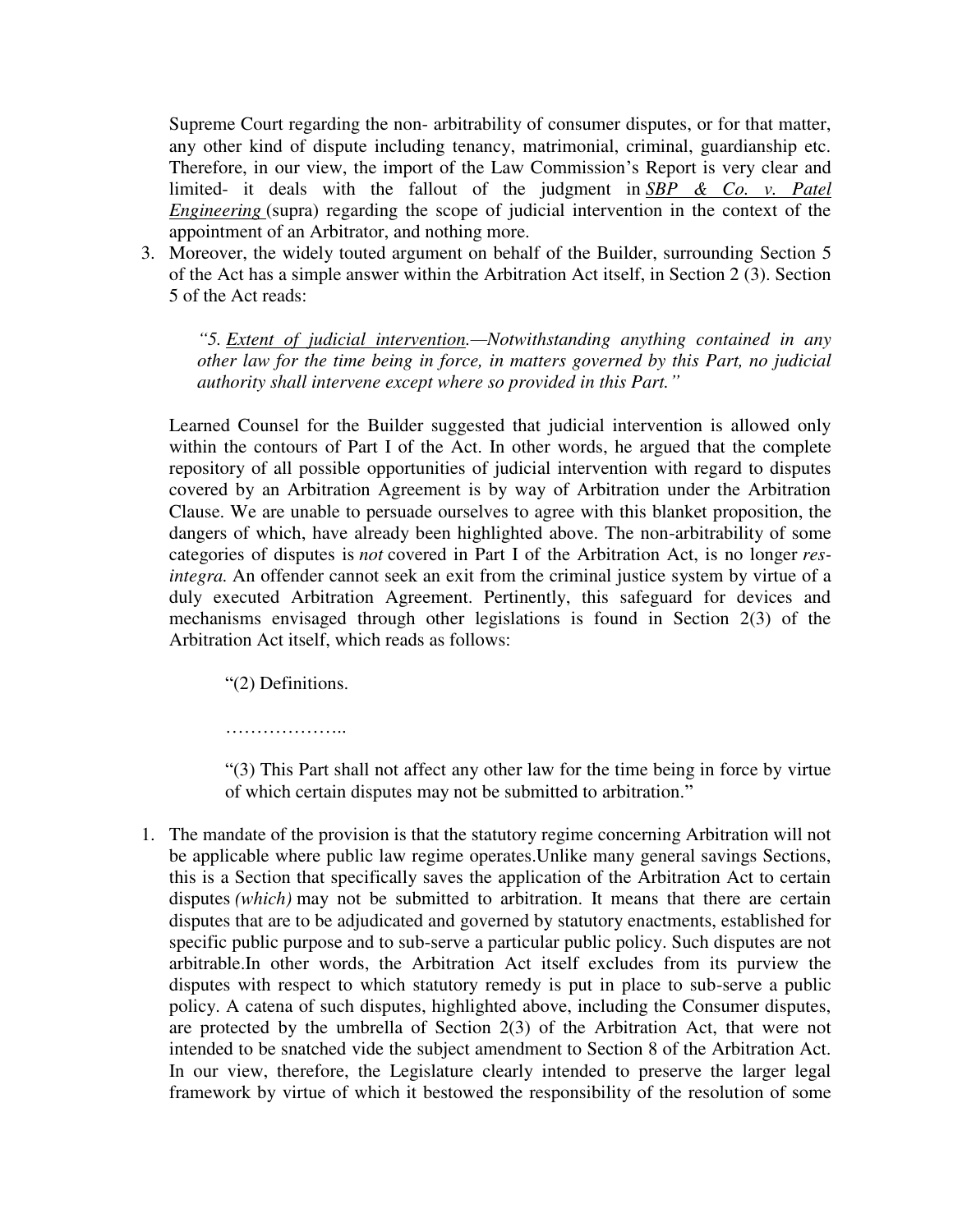disputes—including Consumer disputes, solely to public Courts, Tribunals and Forums. We are convinced that neither the amendment to Section 8 of the Arbitration Act, nor Section 5 of the Arbitration Act affects *status quo ante.*

2. Support to the above view is also lent by Section 79 of the recently enacted Real Estate (Regulation and Development) Act, 2016 (for short "the Real Estate Act").Section 79 of the said Act reads as follows:-

"79. Bar of jurisdiction – No civil court shall have jurisdiction to entertain any suit or proceeding in respect of any matter which the Authority or the adjudicating officer or the Appellate Tribunal is empowered by or under this Act to determine and no injunction shall be granted by any court or other authority in respect of any action taken or to be taken in pursuance of any power conferred by or under this Act."

 It can thus, be seen that the said provision expressly ousts the jurisdiction of the Civil Court in respect of any matter which the Real Estate Regulatory Authority, established under Sub-Section (1) of Section 20 or the Adjudicating Officer, appointed under Sub-Section (1) of Section 71 or the Real Estate Appellant Tribunal established under Section 43 of the Real Estate Act, is empowered to determine. Hence, in view of the binding dictum of the Hon'ble Supreme Court in  $A$ . Ayyaswamy (supra), the matters/disputes, which the Authorities under the Real Estate Act are empowered to decide, are non-arbitrable, notwithstanding an Arbitration Agreement between the parties to such matters, which, to a large extent, are similar to the disputes falling for resolution under the Consumer Act.

- 3. At this juncture, we may also deal with the second argument revolving around Section 5 of the Arbitration Act. Learned Senior Counsel for the Builder suggested that "unfortunately, the Hon'ble Supreme Court's attention was not drawn to Section 5 of the Arbitration Act." He indicated that if the same had been done, the Supreme Court would not have taken its position on the non-arbitrability of Consumer disputes.As detailed above, Section 5 does not affect the Hon'ble Supreme Court's view and Section 2(3) of the Arbitration Act would have only consolidated this position.
- 4. Moreover, this submission is squarely in the teeth of Articles 141 and 144 of the Constitution of India; a number of judgments of the Hon'ble Supreme Court and the fundamental doctrine of *stare decisis.*In South Central Railway Employees Coop. Credit Society Employees Union Vs. B. Yashodabai & Ors. (2015) 2 SCC 727 it was held:

"15. If the view taken by the High Court is accepted, in our opinion, there would be total chaos in this country because in that case there would be no finality to any order passed by this Court. When a higher court has rendered a particular decision, the said decision must be followed by a subordinate or lower court unless it is distinguished or overruled or set aside. The High Court had considered several provisions which, in its opinion, had not been considered or argued before this Court when CA No. 4343 of 1988 was decided. If the litigants or lawyers are permitted to argue that something what was correct, but was not argued earlier before the higher court and on that ground if the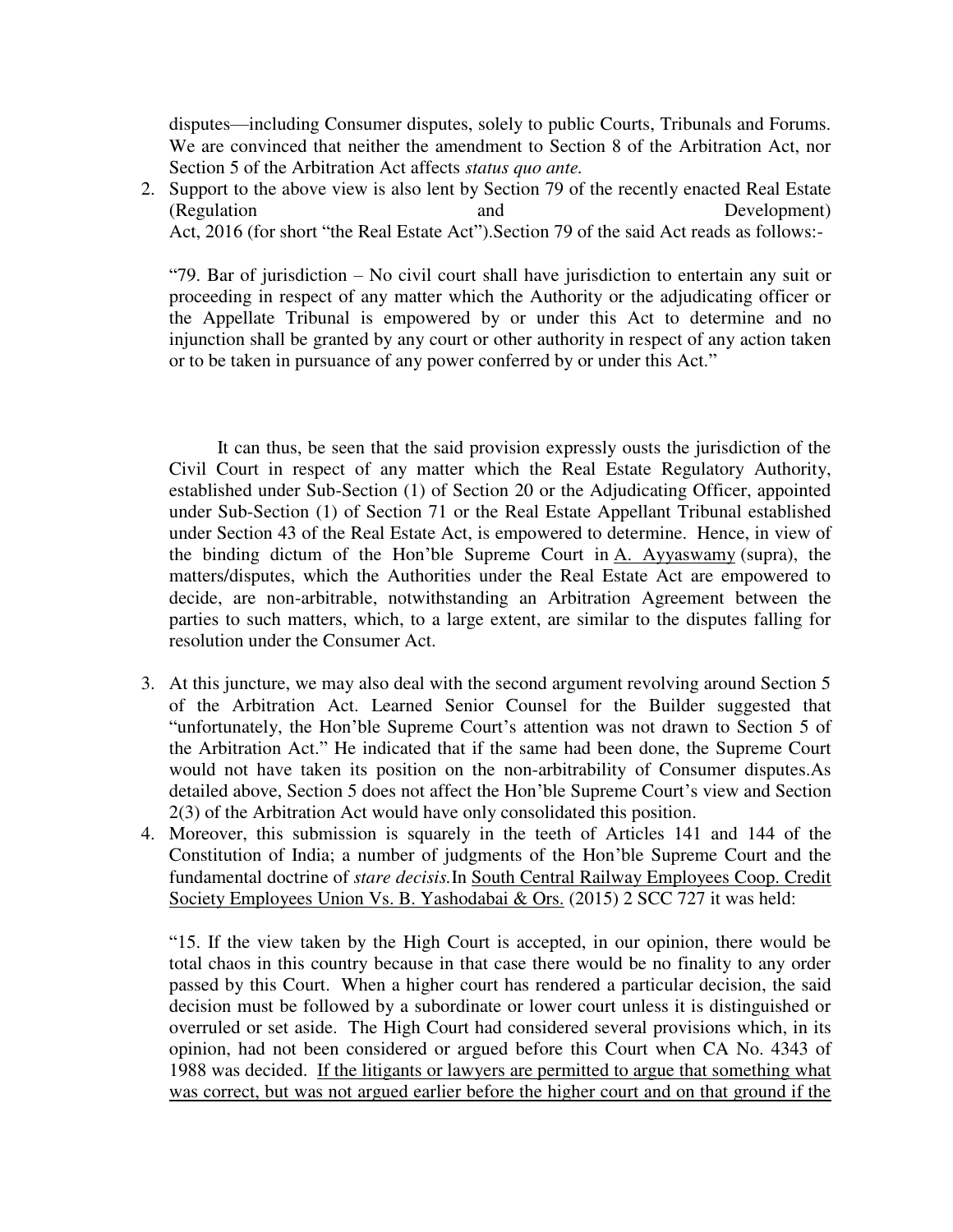courts below are permitted to take a different view in a matter, possibly the entire law in relation to the precedents and ratio decided will have to be rewritten and, in our opinion, that cannot be done. Moreover, by not following the law laid down by this Court, the High Court or the subordinate courts would also be violating the provisions of Article 141 of the Constitution of India**. (Emphasis supplied).**

5. In an earlier judgment in Suganthi Suresh Kumar Vs. Jagdeeshan (2002) 2 SCC 420, the Hon'ble Supreme Court had observed thus:-

"It is impermissible for the High Court to overrule the decision of the Apex Court on the ground that the Supreme Court laid down the legal position without considering any other point. It is not only a matter of discipline for the High Courts in India, it is the mandate of the Constitution as provided in Article 141 that the law declared by the Supreme Court shall be binding on all courts within the territory of India. It was pointed out by this Court in Anil Kumar Neotia Vs. Union of India (1988) 2 SCC 587 that the High Court cannot question the correctness of the decision of the Supreme Court even though the point sought before the High Court was not considered by the Supreme Court." **(Emphasis supplied)**

1. Particularly, on the aspect of lack of consideration of some aspects by a higher Court, in Director of Settlements, A.P. & Ors. Vs. M.R. Apparao & Anr. (2002) 4 SCC 638 the Hon'ble Supreme Court made the following emphatic observations:-

"The decision in a judgment of the Supreme Court cannot be assailed on the ground that certain aspects were not considered or the relevant provisions were not brought to the notice of the Court (see Ballabhadas Mathurdas Lakhani v. Municipal Committee, Malkapur (1970) 2 SCC 267 and AIR 1973 SC 794). When the Supreme Court decides a principle it would be the duty of the High Court or a subordinate court to follow the decision of the Supreme Court. A judgment of the High Court which refuses to follow the decision and directions of the Supreme Court or seeks to revive a decision of the High Court which had been set aside by the Supreme Court is a nullity. **(Emphasis supplied)**

2. Finally, acceptance of the arguments canvassed on behalf of the Builder would lead to another undesirable outcome – setting at naught the entire purpose and object of the Consumer Act, as detailed above, viz. to ensure speedy, just and expeditious resolution and disposal of consumer disputes. Exposure of such disputes to the Arbitration Act may invite application of portions of the Arbitration Act that are enforceable only through Civil Courts, which would be repugnant to the manifest purpose underlying the enactment of the Consumer Act. Undoubtedly, that could not have been the intention of